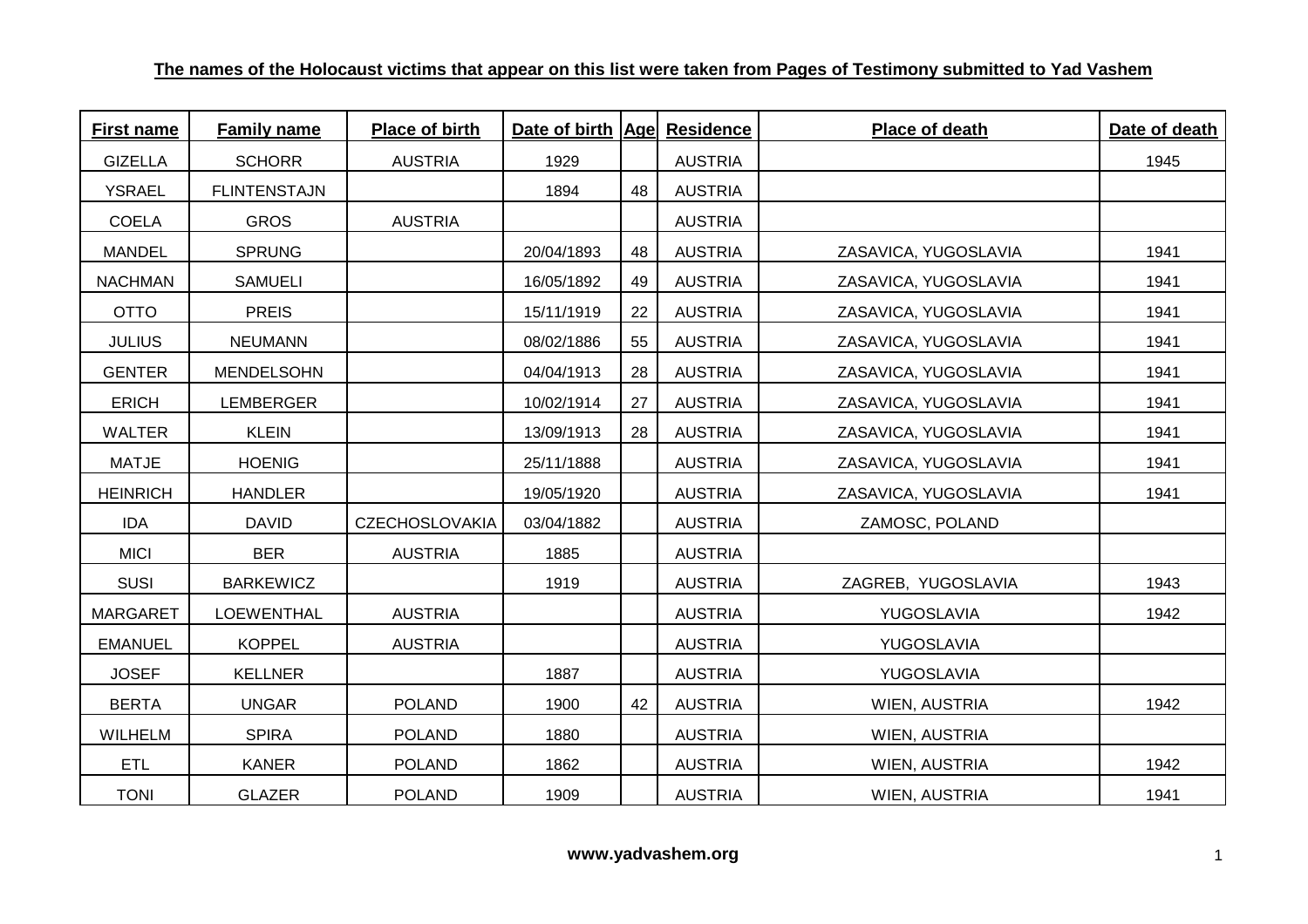| <b>First name</b> | Family name        | <b>Place of birth</b> | Date of birth   Age  Residence |    |                | <b>Place of death</b> | Date of death |
|-------------------|--------------------|-----------------------|--------------------------------|----|----------------|-----------------------|---------------|
| <b>HINDA</b>      | <b>GELBER</b>      | <b>POLAND</b>         | 1882                           |    | <b>AUSTRIA</b> | WIEN, AUSTRIA         | 1942          |
| <b>LEON</b>       | <b>BARZAM</b>      | <b>POLAND</b>         | 1887                           |    | <b>AUSTRIA</b> | WIEN, AUSTRIA         | 1941          |
| <b>HERMAN</b>     | <b>ARNOLD</b>      | <b>POLAND</b>         | 1885                           |    | <b>AUSTRIA</b> | WIEN, AUSTRIA         |               |
| <b>ISIDOR</b>     | <b>PROSSNITZ</b>   | <b>HUNGARY</b>        |                                | 62 | <b>AUSTRIA</b> | WIEN, AUSTRIA         |               |
| <b>MARTHA</b>     | PFAU               | <b>GERMANY</b>        | 1908                           |    | <b>AUSTRIA</b> | WIEN, AUSTRIA         | 1938          |
| <b>JOSEF</b>      | <b>TOCH</b>        | <b>CZECHOSLOVAKIA</b> | 1891                           | 48 | <b>AUSTRIA</b> | <b>WIEN, AUSTRIA</b>  | 1939          |
| <b>MOSCHE</b>     | <b>WEISS</b>       | <b>AUSTRIA</b>        | 26/08/1886                     | 44 | <b>AUSTRIA</b> | WIEN, AUSTRIA         | 1942          |
| <b>HEINRICH</b>   | <b>KAMPF</b>       | <b>AUSTRIA</b>        | 1884                           |    | <b>AUSTRIA</b> | WIEN, AUSTRIA         | 1943          |
| <b>ARNOLD</b>     | <b>HOFFMAN</b>     | <b>AUSTRIA</b>        |                                | 38 | <b>AUSTRIA</b> | WIEN, AUSTRIA         | 1942          |
| <b>AWRAHAM</b>    | <b>FUKS</b>        | <b>AUSTRIA</b>        | 1902                           |    | <b>AUSTRIA</b> | WIEN, AUSTRIA         | 1944          |
| <b>BERTA</b>      | <b>FROST</b>       | <b>AUSTRIA</b>        | 1906                           |    | <b>AUSTRIA</b> | WIEN, AUSTRIA         |               |
| <b>EVA</b>        | <b>FARBER</b>      | <b>AUSTRIA</b>        | 1928                           | 16 | <b>AUSTRIA</b> | WIEN, AUSTRIA         |               |
| <b>RELA</b>       | <b>CENER</b>       | <b>AUSTRIA</b>        | 1914                           |    | <b>AUSTRIA</b> | WIEN, AUSTRIA         |               |
| <b>ELZE</b>       | <b>MASTBAUM</b>    |                       | 1893                           |    | <b>AUSTRIA</b> | <b>WIEN, AUSTRIA</b>  | 1939          |
| <b>JAKOW</b>      | <b>KATZ</b>        |                       | 1923                           |    | <b>AUSTRIA</b> | WIEN, AUSTRIA         | 1942          |
| <b>BARUCH</b>     | <b>GUGIK</b>       |                       | 1907                           |    | <b>AUSTRIA</b> | WIEN, AUSTRIA         | 1945          |
| <b>LUDWIG</b>     | <b>HIRSZEL</b>     | <b>AUSTRIA</b>        | 1882                           |    | <b>AUSTRIA</b> | WIEN, AUSTRIA         | 1942          |
| <b>SOLOM</b>      | <b>WAJTMAN</b>     | <b>AUSTRIA</b>        |                                |    | <b>AUSTRIA</b> | WIEN, AUSTRIA         |               |
| <b>ROJZA</b>      | <b>CYMET</b>       |                       | 1870                           |    | <b>AUSTRIA</b> | WIEDEN, AUSTRIA       | 1941          |
| <b>DAVID</b>      | <b>KORCOWICZ</b>   | <b>POLAND</b>         | 01/07/1890                     |    | <b>AUSTRIA</b> | WARSZAWA, POLAND      |               |
| <b>ROZA</b>       | <b>ALFRED</b>      | <b>POLAND</b>         | 1895                           |    | <b>AUSTRIA</b> | WARSZAWA, POLAND      |               |
| <b>WITTEL</b>     | <b>BENCZKOWSKI</b> | <b>POLAND</b>         | 1900                           |    | <b>AUSTRIA</b> |                       | 1942          |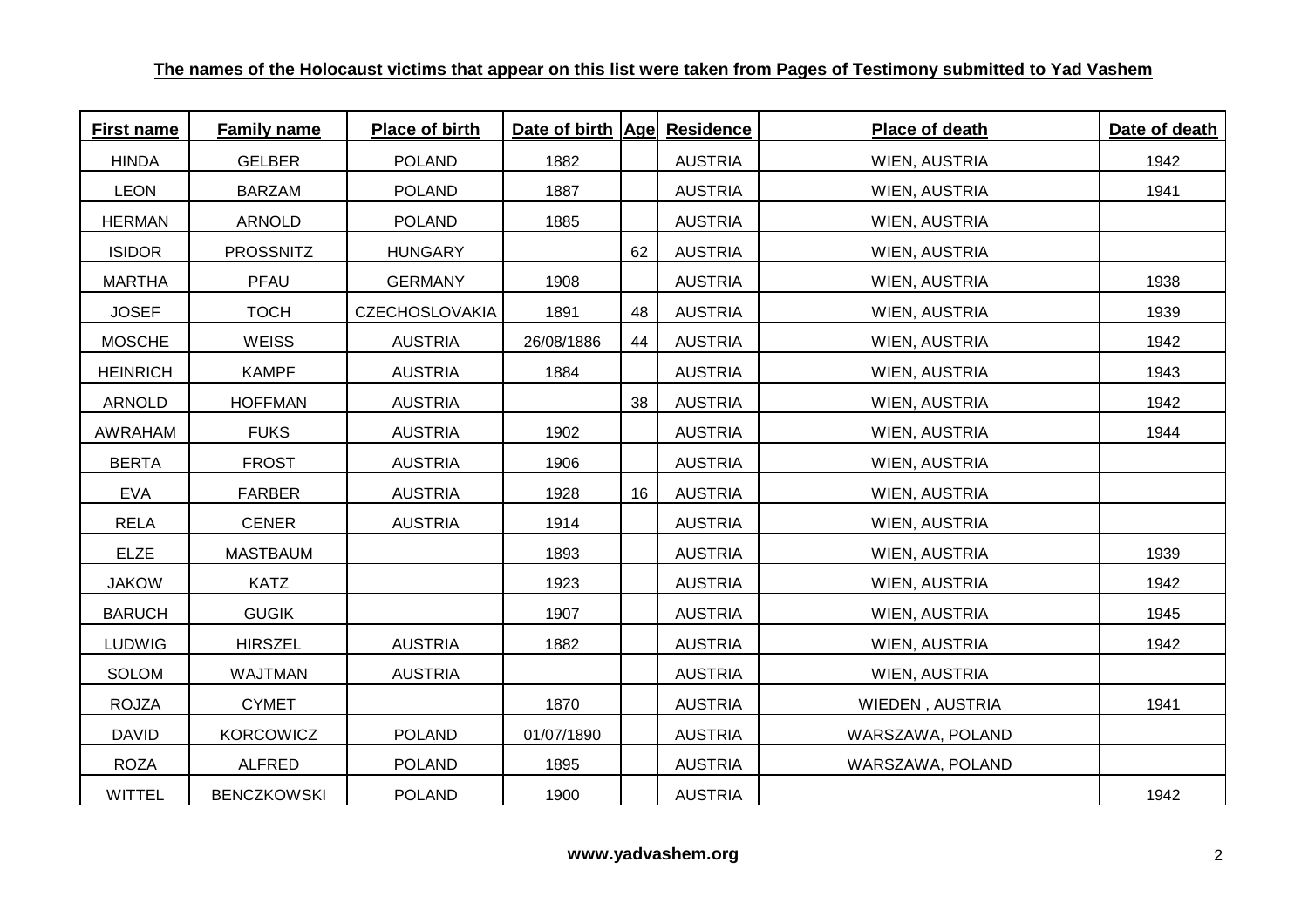| <b>First name</b> | <b>Family name</b> | Place of birth        | Date of birth   Age  Residence |    |                | Place of death                 | Date of death |
|-------------------|--------------------|-----------------------|--------------------------------|----|----------------|--------------------------------|---------------|
| <b>HELENE</b>     | <b>CHILF</b>       | <b>AUSTRIA</b>        | 11/04/1919                     |    | <b>AUSTRIA</b> | WARSZAWA, POLAND               |               |
| <b>JOLAN</b>      | <b>THORN</b>       | YUGOSLAVIA            | 17/09/1892                     |    | <b>AUSTRIA</b> | WIEN, AUSTRIA                  | 16/03/1940    |
| <b>PAULA</b>      | <b>GERTNER</b>     | <b>AUSTRIA</b>        | 1893                           |    | <b>AUSTRIA</b> | WIEN, AUSTRIA                  | 1944          |
| <b>FRIDERIKA</b>  | <b>FROMER</b>      | <b>AUSTRIA</b>        | 1870                           |    | <b>AUSTRIA</b> | WIEN, AUSTRIA                  | 1939          |
| <b>LOTTI</b>      | <b>TURK</b>        | <b>POLAND</b>         |                                | 45 | <b>AUSTRIA</b> | WIEN, AUSTRIA                  |               |
| <b>SABINA</b>     | <b>DRUCKER</b>     | <b>POLAND</b>         | 1884                           |    | <b>AUSTRIA</b> | TREBLINKA, POLAND              |               |
| <b>SOLOMON</b>    | <b>HIRSCH</b>      | <b>CZECHOSLOVAKIA</b> |                                | 65 | <b>AUSTRIA</b> | TREBLINKA, POLAND              |               |
| <b>KAROLINE</b>   | <b>HIRSCH</b>      |                       | 02/01/1877                     |    | <b>AUSTRIA</b> | TREBLINKA, POLAND              | 22/10/1942    |
| <b>ELSE</b>       | <b>SCHWARZ</b>     | <b>AUSTRIA</b>        | 1900                           | 42 | <b>AUSTRIA</b> | TREBLINKA, POLAND              | 1942          |
| <b>ALBERT</b>     | <b>GAMLIEL</b>     | <b>AUSTRIA</b>        | 1926                           | 16 | <b>AUSTRIA</b> | TREBLINKA, POLAND              | 1942          |
| <b>SIGFRIED</b>   | <b>HERRNSTADT</b>  | <b>POLAND</b>         |                                |    | <b>AUSTRIA</b> | THERESIENSTADT, CZECHOSLOVAKIA |               |
| <b>ISRAEL</b>     | <b>FRIDMAN</b>     | <b>POLAND</b>         | 1889                           |    | <b>AUSTRIA</b> | THERESIENSTADT, CZECHOSLOVAKIA | 1942          |
| <b>MARKUS</b>     | <b>BETINGER</b>    | <b>POLAND</b>         |                                |    | <b>AUSTRIA</b> | THERESIENSTADT, CZECHOSLOVAKIA |               |
| <b>JULIUS</b>     | <b>WACHTEL</b>     | <b>CZECHOSLOVAKIA</b> |                                |    | <b>AUSTRIA</b> | THERESIENSTADT, CZECHOSLOVAKIA |               |
| <b>THERESE</b>    | <b>GOLDMAN</b>     | <b>AUSTRIA</b>        |                                | 58 | <b>AUSTRIA</b> | THERESIENSTADT, CZECHOSLOVAKIA |               |
| <b>ESTER</b>      | <b>STEINBERG</b>   |                       |                                |    | <b>AUSTRIA</b> | THERESIENSTADT, CZECHOSLOVAKIA |               |
| <b>SCHULIM</b>    | <b>FELLER</b>      | <b>ROMANIA</b>        |                                |    | <b>AUSTRIA</b> | THERESIENSTADT, CZECHOSLOVAKIA |               |
| <b>FANNY</b>      | <b>UNTERBERG</b>   | <b>POLAND</b>         | 1870                           | 73 | <b>AUSTRIA</b> | THERESIENSTADT, CZECHOSLOVAKIA | 1943          |
| <b>BRACHE</b>     | LEDERFEIND         | <b>POLAND</b>         | 15/06/1879                     |    | <b>AUSTRIA</b> | THERESIENSTADT, CZECHOSLOVAKIA | 29/01/1943    |
| <b>MENDEL</b>     | <b>LAGSTEIN</b>    | <b>POLAND</b>         | 12/1870                        |    | <b>AUSTRIA</b> | THERESIENSTADT, CZECHOSLOVAKIA | 1942          |
| <b>MATHILDE</b>   | <b>KUTTENPLAN</b>  | <b>POLAND</b>         | 1892                           |    | <b>AUSTRIA</b> | THERESIENSTADT, CZECHOSLOVAKIA |               |
| <b>ANNAHOL</b>    | <b>MEDAK</b>       | <b>HUNGARY</b>        |                                |    | <b>AUSTRIA</b> | THERESIENSTADT, CZECHOSLOVAKIA |               |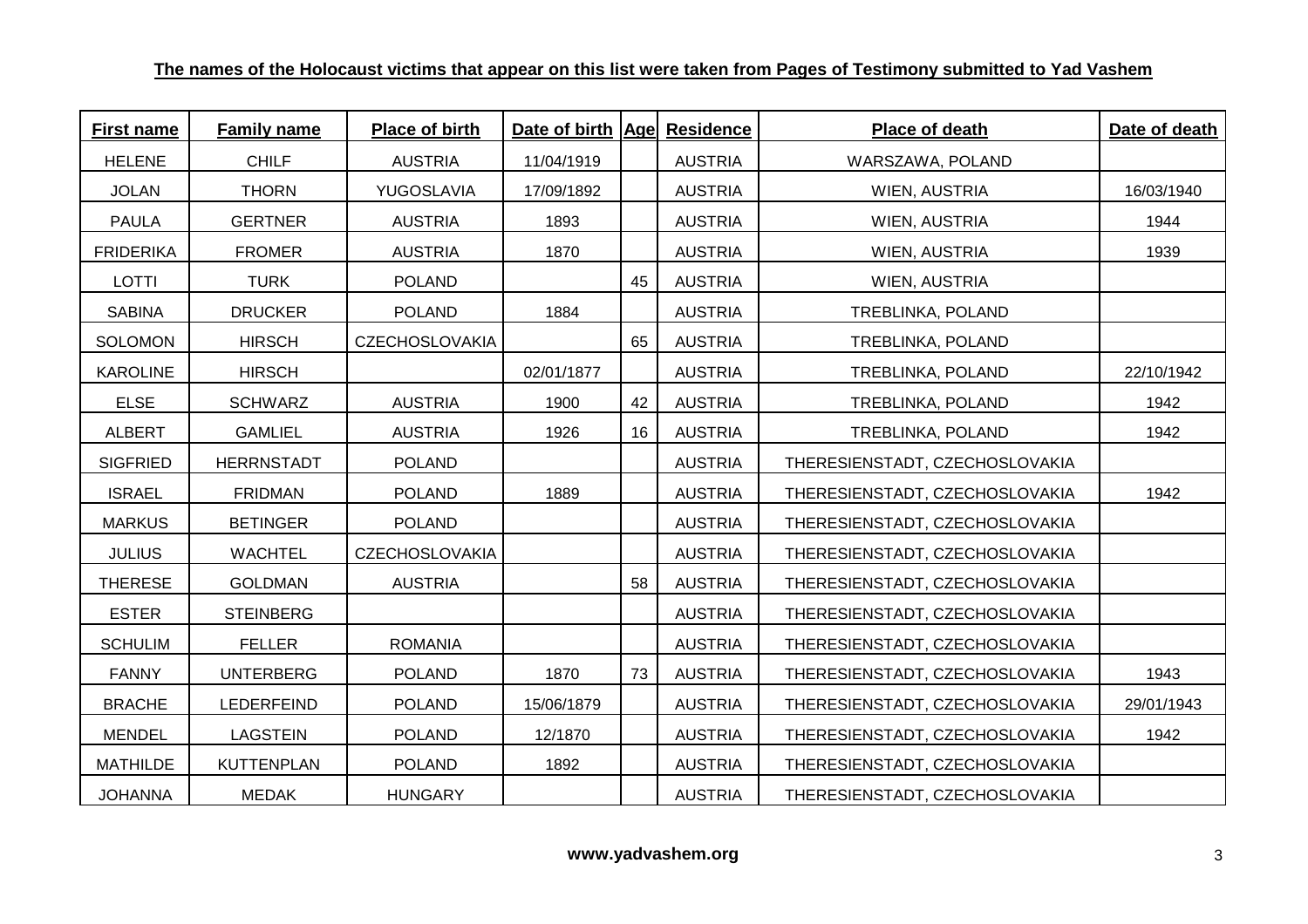| <b>First name</b> | <b>Family name</b> | Place of birth        | Date of birth   Age  Residence |    |                | Place of death                 | Date of death |
|-------------------|--------------------|-----------------------|--------------------------------|----|----------------|--------------------------------|---------------|
| <b>JOSEFINE</b>   | <b>ASCHNER</b>     | <b>HUNGARY</b>        | 04/02/1866                     | 76 | <b>AUSTRIA</b> | THERESIENSTADT, CZECHOSLOVAKIA | 23/09/1942    |
| <b>ADELE</b>      | <b>SCHLESINGER</b> | <b>CZECHOSLOVAKIA</b> | 25/04/1868                     |    | <b>AUSTRIA</b> | THERESIENSTADT, CZECHOSLOVAKIA | 13/02/1942    |
| <b>ETHEL</b>      | <b>GOLDSTEIN</b>   | <b>CZECHOSLOVAKIA</b> |                                | 68 | <b>AUSTRIA</b> | THERESIENSTADT, CZECHOSLOVAKIA | 1942          |
| <b>BENJAMIN</b>   | <b>EHRENHAFT</b>   | <b>CZECHOSLOVAKIA</b> | 1887                           |    | <b>AUSTRIA</b> | THERESIENSTADT, CZECHOSLOVAKIA | 1943          |
| <b>EMMA</b>       | WALLERSTEIN        | <b>AUSTRIA</b>        | 02/12/1870                     |    | <b>AUSTRIA</b> | THERESIENSTADT, CZECHOSLOVAKIA | 1943          |
| <b>RENE</b>       | SAFRAN             | <b>AUSTRIA</b>        |                                | 16 | <b>AUSTRIA</b> | THERESIENSTADT, CZECHOSLOVAKIA |               |
| <b>KARL</b>       | <b>SACHS</b>       | <b>AUSTRIA</b>        | 1897                           |    | <b>AUSTRIA</b> | THERESIENSTADT, CZECHOSLOVAKIA | 1943          |
| <b>GERTRUDE</b>   | <b>ROSEN</b>       | <b>AUSTRIA</b>        | 1927                           | 16 | <b>AUSTRIA</b> | THERESIENSTADT, CZECHOSLOVAKIA | 1943          |
| <b>IGNATZ</b>     | <b>POPPER</b>      | <b>AUSTRIA</b>        | 26/01/1963                     | 79 | <b>AUSTRIA</b> | THERESIENSTADT, CZECHOSLOVAKIA | 28/06/1942    |
| <b>LEON</b>       | <b>PECZENIK</b>    | <b>AUSTRIA</b>        | 1880                           |    | <b>AUSTRIA</b> | THERESIENSTADT, CZECHOSLOVAKIA | 1942          |
| <b>KARL</b>       | <b>NEUMAN</b>      | <b>AUSTRIA</b>        |                                |    | <b>AUSTRIA</b> | THERESIENSTADT, CZECHOSLOVAKIA |               |
| <b>INGE</b>       | <b>KLEINFELD</b>   | <b>AUSTRIA</b>        | 1933                           |    | <b>AUSTRIA</b> | THERESIENSTADT, CZECHOSLOVAKIA |               |
| <b>HEINRICH</b>   | <b>KLEIN</b>       | <b>AUSTRIA</b>        | 25/04/1900                     |    | <b>AUSTRIA</b> | THERESIENSTADT, CZECHOSLOVAKIA |               |
| <b>MARYEM</b>     | <b>HILFREICH</b>   | <b>AUSTRIA</b>        | 22/03/1861                     | 81 | <b>AUSTRIA</b> | THERESIENSTADT, CZECHOSLOVAKIA | 29/09/1942    |
| <b>MANFRED</b>    | <b>GUTMANN</b>     | <b>AUSTRIA</b>        |                                |    | <b>AUSTRIA</b> | THERESIENSTADT, CZECHOSLOVAKIA | 1943          |
| <b>HEINRICH</b>   | <b>GEIDUSCHEK</b>  | <b>AUSTRIA</b>        | 1871                           |    | <b>AUSTRIA</b> | THERESIENSTADT, CZECHOSLOVAKIA |               |
| <b>THERESE</b>    | <b>MUELLER</b>     |                       | 1882                           | 60 | <b>AUSTRIA</b> | THERESIENSTADT, CZECHOSLOVAKIA | 25/06/1942    |
| <b>GABRIELE</b>   | <b>KOHN</b>        |                       |                                | 70 | <b>AUSTRIA</b> | THERESIENSTADT, CZECHOSLOVAKIA |               |
| <b>KATHARINA</b>  | <b>KLUEGER</b>     |                       | 1866                           |    | <b>AUSTRIA</b> | THERESIENSTADT, CZECHOSLOVAKIA |               |
| <b>OLGA</b>       | <b>STERN</b>       | <b>AUSTRIA</b>        | 1900                           | 45 | <b>AUSTRIA</b> | THERESIENSTADT, CZECHOSLOVAKIA | 1941          |
| <b>FLORA</b>      | <b>KREPPEL</b>     |                       | 1905                           |    | <b>AUSTRIA</b> | THERESIENSTADT, CZECHOSLOVAKIA |               |
| <b>DAVID</b>      | <b>JUFITER</b>     |                       | 1904                           |    | <b>AUSTRIA</b> | THERESIENSTADT, CZECHOSLOVAKIA |               |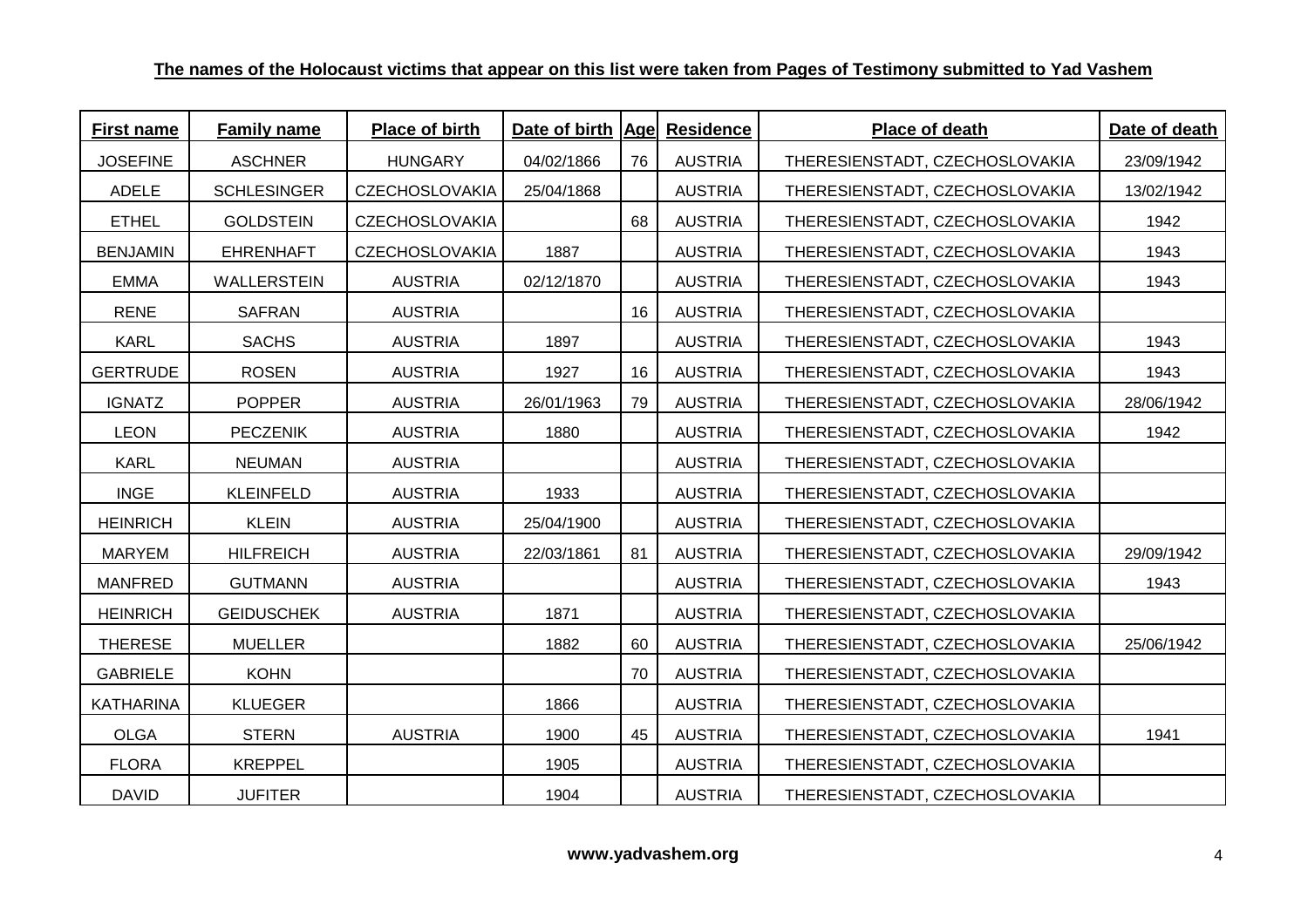| <b>First name</b> | <b>Family name</b> | Place of birth        | Date of birth   Age  Residence |    |                | Place of death         | Date of death |
|-------------------|--------------------|-----------------------|--------------------------------|----|----------------|------------------------|---------------|
| <b>ROSA</b>       | <b>ALBIN</b>       | <b>POLAND</b>         | 1886                           |    | <b>AUSTRIA</b> | TARNOW, POLAND         |               |
| <b>ALFRED</b>     | <b>TREISTER</b>    | <b>NETHERLANDS</b>    | 1911                           |    | <b>AUSTRIA</b> | STANISLOWA, POLAND     | 1942          |
| <b>JOHANNA</b>    | <b>HACKER</b>      | <b>CZECHOSLOVAKIA</b> | 1882                           |    | <b>AUSTRIA</b> | RIGA, LATVIA           |               |
| <b>JETTI</b>      | <b>POLLAK</b>      |                       | 05/08/1887                     |    | <b>AUSTRIA</b> | RIGA, LATVIA           |               |
| <b>HEDWIG</b>     | WEINBERGER         | <b>ROMANIA</b>        | 09/09/1889                     | 53 | <b>AUSTRIA</b> | RIGA, LATVIA           |               |
| <b>BERTA</b>      | <b>KLINGER</b>     | <b>ROMANIA</b>        | 1886                           |    | <b>AUSTRIA</b> | RIGA, LATVIA           | 1943          |
| <b>IDA</b>        | <b>TAUBE</b>       | <b>POLAND</b>         | 1890                           | 53 | <b>AUSTRIA</b> | RIGA, LATVIA           | 1943          |
| <b>VIKTOR</b>     | <b>SCHNITZER</b>   | <b>POLAND</b>         | 14/08/1873                     | 69 | <b>AUSTRIA</b> | RIGA, LATVIA           | 28/01/1942    |
| <b>MINA</b>       | <b>ROTH</b>        | <b>POLAND</b>         | 1867                           |    | <b>AUSTRIA</b> | RIGA, LATVIA           | 1941          |
| <b>REISEL</b>     | <b>OSTERER</b>     | <b>POLAND</b>         | 1880                           |    | <b>AUSTRIA</b> | RIGA, LATVIA           | 1942          |
| <b>LEIB</b>       | <b>HABER</b>       | <b>POLAND</b>         |                                | 53 | <b>AUSTRIA</b> | RIGA, LATVIA           |               |
| <b>ERNESTINE</b>  | <b>SILBERSTEIN</b> | <b>AUSTRIA</b>        |                                |    | <b>AUSTRIA</b> | RIGA, LATVIA           | 1942          |
| <b>OSKAR</b>      | <b>SCHAEFER</b>    | <b>AUSTRIA</b>        | 1917                           |    | <b>AUSTRIA</b> | RIGA, LATVIA           | 1944          |
| <b>JOSEPHINE</b>  | <b>OLLROM</b>      | <b>AUSTRIA</b>        | 30/12/1903                     |    | <b>AUSTRIA</b> | RIGA, LATVIA           |               |
| <b>ROBERT</b>     | <b>HOLLANDER</b>   | <b>AUSTRIA</b>        |                                | 55 | <b>AUSTRIA</b> | RIGA, LATVIA           |               |
| <b>HERMINE</b>    | <b>GREGER</b>      | <b>AUSTRIA</b>        | 1892                           |    | <b>AUSTRIA</b> | RIGA, LATVIA           |               |
| <b>STELLA</b>     | <b>EISENBERGER</b> | <b>AUSTRIA</b>        | 1921                           | 21 | <b>AUSTRIA</b> | RIGA, LATVIA           | 1942          |
| <b>ILZE</b>       | <b>BLUMENFELD</b>  | <b>AUSTRIA</b>        | 1917                           |    | <b>AUSTRIA</b> | RIGA, LATVIA           | 1941          |
| <b>MARIE</b>      | <b>HOFBAUER</b>    | <b>AUSTRIA</b>        | 19/06/1888                     |    | <b>AUSTRIA</b> | RAVENSBRUECK, GERMANY  |               |
| <b>ELIAKIM</b>    | <b>NASS</b>        | <b>POLAND</b>         |                                |    | <b>AUSTRIA</b> | PRZEMYSLANY, POLAND    |               |
| <b>RUDI</b>       | <b>BEER</b>        | <b>GERMANY</b>        | 1897                           |    | <b>AUSTRIA</b> | PRAGUE, CZECHOSLOVAKIA |               |
| <b>DINA</b>       | <b>FRISCHMANN</b>  |                       | 1893                           |    | <b>AUSTRIA</b> | <b>POLAND</b>          | 1944          |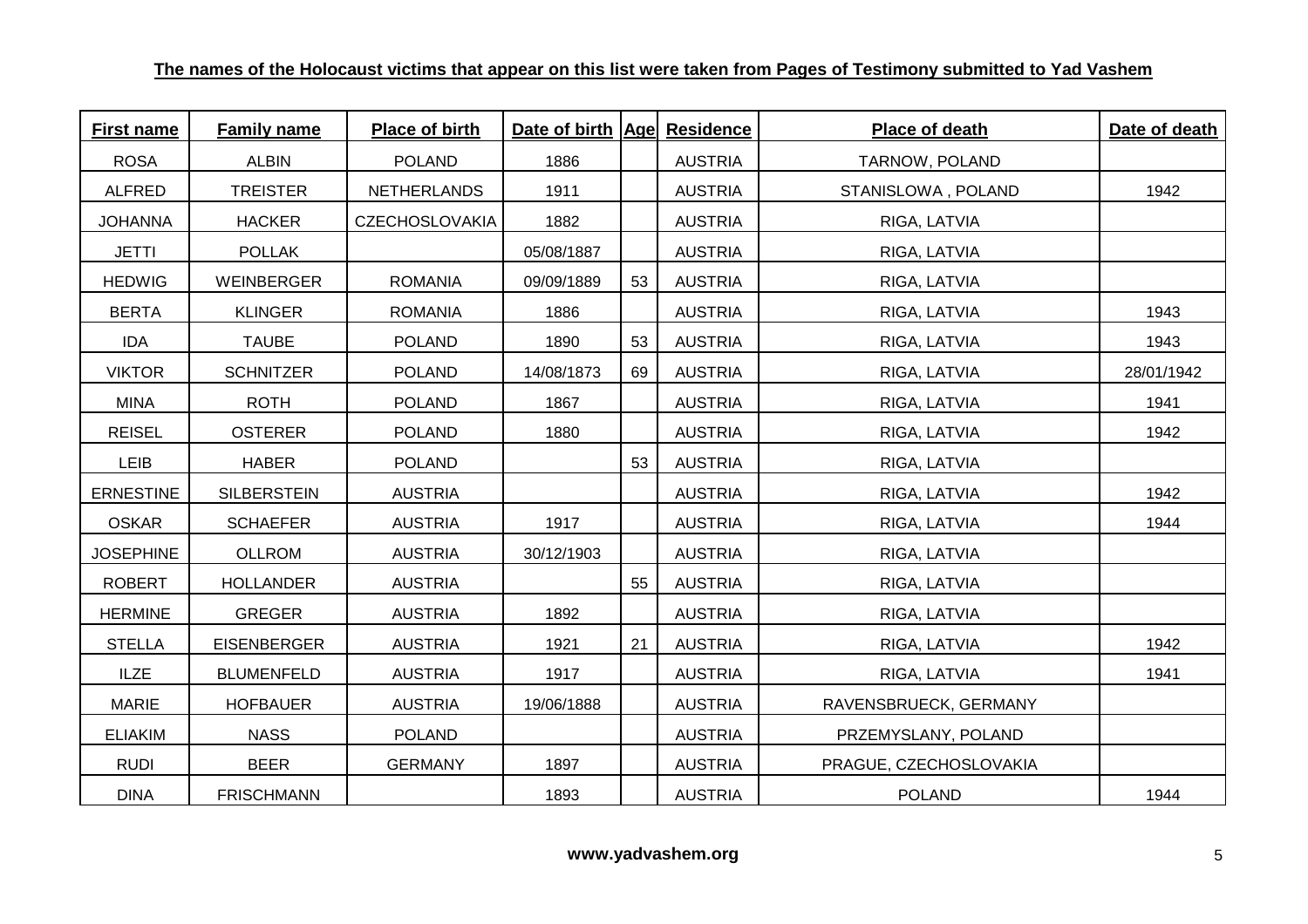| <b>First name</b> | <b>Family name</b> | Place of birth        | Date of birth   Age  Residence |    |                | Place of death           | Date of death |
|-------------------|--------------------|-----------------------|--------------------------------|----|----------------|--------------------------|---------------|
| <b>BERTA</b>      | <b>ROSENBAUM</b>   | <b>POLAND</b>         | 17/12/1895                     |    | <b>AUSTRIA</b> | <b>POLAND</b>            |               |
| <b>JOSEF</b>      | <b>BEER</b>        | <b>POLAND</b>         |                                |    | <b>AUSTRIA</b> | <b>POLAND</b>            |               |
| <b>HERMINE</b>    | <b>IRZSAK</b>      | <b>HUNGARY</b>        |                                |    | <b>AUSTRIA</b> | <b>POLAND</b>            | 1940          |
| <b>HELEN</b>      | LAZAR              |                       | 1908                           | 34 | <b>AUSTRIA</b> | <b>POLAND</b>            | 1942          |
| <b>HEINRICH</b>   | <b>SOMMERSTEIN</b> | <b>CZECHOSLOVAKIA</b> |                                |    | <b>AUSTRIA</b> | <b>POLAND</b>            |               |
| <b>AMALIE</b>     | <b>BARTH</b>       | <b>CZECHOSLOVAKIA</b> |                                |    | <b>AUSTRIA</b> | <b>POLAND</b>            |               |
| <b>GABRIEL</b>    | WEINBERGER         | <b>AUSTRIA</b>        | 02/1883                        |    | <b>AUSTRIA</b> | <b>POLAND</b>            | 1939          |
| <b>GRETA</b>      | <b>NUSBAUM</b>     | <b>AUSTRIA</b>        | 1895                           |    | <b>AUSTRIA</b> | <b>POLAND</b>            |               |
| <b>IGNAZ</b>      | <b>LEITNER</b>     | <b>AUSTRIA</b>        | 1896                           |    | <b>AUSTRIA</b> | <b>POLAND</b>            |               |
| <b>DAVID</b>      | <b>GRUNWALD</b>    | <b>AUSTRIA</b>        | 1882                           |    | <b>AUSTRIA</b> | <b>POLAND</b>            | 1942          |
| <b>FANNI</b>      | <b>FRANKEL</b>     | <b>AUSTRIA</b>        | 1886                           |    | <b>AUSTRIA</b> | <b>POLAND</b>            | 1944          |
| <b>ROSA</b>       | <b>ANGELUS</b>     | <b>AUSTRIA</b>        | 1922                           |    | <b>AUSTRIA</b> | <b>POLAND</b>            |               |
| <b>SELMA</b>      | <b>COHEN</b>       |                       | 09/1883                        |    | <b>AUSTRIA</b> | <b>POLAND</b>            | 1943          |
| <b>RICHARD</b>    | <b>BACK</b>        |                       | 1864                           |    | <b>AUSTRIA</b> | <b>POLAND</b>            | 1942          |
| <b>BERTA</b>      | <b>RUDOLF</b>      | <b>AUSTRIA</b>        | 1890                           |    | <b>AUSTRIA</b> | PARIS, FRANCE            |               |
| <b>FRANZISKA</b>  | <b>KOHN</b>        | CZECHOSLOVAKIA        | 22/07/1883                     | 60 | <b>AUSTRIA</b> | OPOLE, POLAND            |               |
| <b>LEO</b>        | <b>BLAUNER</b>     | <b>AUSTRIA</b>        | 12/04/1892                     |    | <b>AUSTRIA</b> | OPOLE, POLAND            | 1941          |
| <b>ILSE</b>       | <b>FLASCHNER</b>   | <b>AUSTRIA</b>        | 1906                           |    | <b>AUSTRIA</b> |                          | 1942          |
| <b>BERTA</b>      | <b>KERZNER</b>     | <b>AUSTRIA</b>        |                                | 10 | <b>AUSTRIA</b> | MODLIBORCYCZE, POLAND    |               |
| <b>ALFRED</b>     | <b>FREUDENHEIM</b> | <b>POLAND</b>         | 26/05/1898                     |    | <b>AUSTRIA</b> | MINSK, BELORUSSIA (USSR) | 1941          |
| <b>PAULA</b>      | <b>FUCHS</b>       | <b>AUSTRIA</b>        | 29/04/1889                     |    | <b>AUSTRIA</b> | MINSK, BELORUSSIA (USSR) | 1942          |
| <b>VILMA</b>      | <b>DEUTSCH</b>     | <b>AUSTRIA</b>        | 28/06/1894                     |    | <b>AUSTRIA</b> | MINSK, BELORUSSIA (USSR) |               |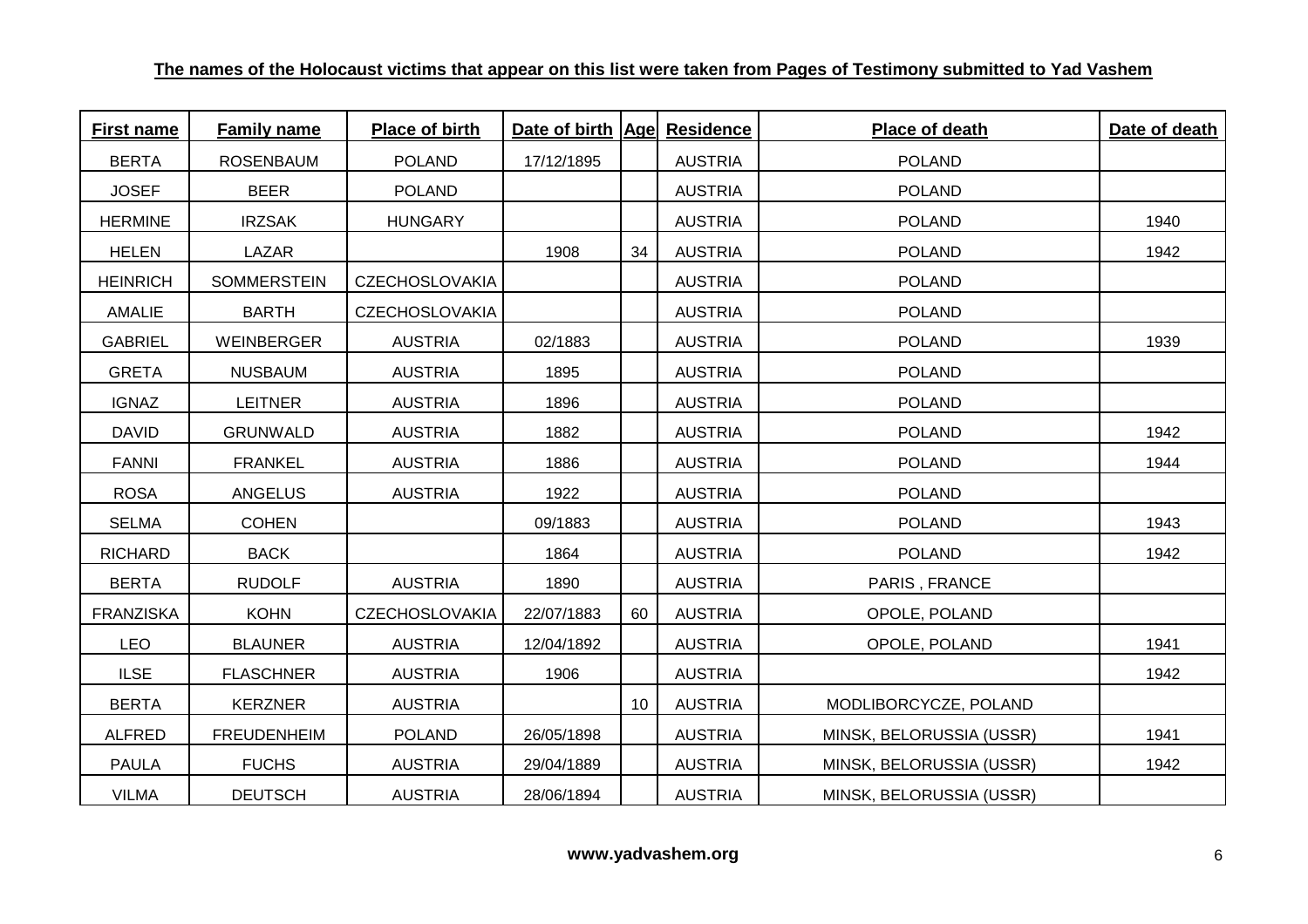| <b>First name</b> | <b>Family name</b>  | <b>Place of birth</b> | Date of birth Age Residence |    |                | Place of death                     | Date of death |
|-------------------|---------------------|-----------------------|-----------------------------|----|----------------|------------------------------------|---------------|
| <b>CHANA</b>      | <b>FRIEDLER</b>     | <b>POLAND</b>         | 20/12/1892                  |    | <b>AUSTRIA</b> | MINSK, BELORUSSIA (USSR)           |               |
| <b>BETTI</b>      | <b>ALTSTAEDTER</b>  | <b>HUNGARY</b>        | 12/02/1876                  |    | <b>AUSTRIA</b> | MINSK, BELORUSSIA (USSR)           |               |
| <b>REGINA</b>     | <b>GROSS</b>        | <b>AUSTRIA</b>        | 1883                        | 59 | <b>AUSTRIA</b> | MINSK, BELORUSSIA (USSR)           | 1942          |
| <b>SARAH</b>      | <b>KESTEN</b>       | <b>POLAND</b>         | 1878                        |    | <b>AUSTRIA</b> | MINSK, BELORUSSIA (USSR)           | 1942          |
| <b>TONI</b>       | <b>SZAPIRA</b>      | <b>POLAND</b>         | 1907                        |    | <b>AUSTRIA</b> | MINSK, BELORUSSIA (USSR)           | 1942          |
| <b>ANNA</b>       | <b>RUBINGER</b>     | <b>POLAND</b>         | 1902                        |    | <b>AUSTRIA</b> | MINSK, BELORUSSIA (USSR)           |               |
| <b>ANNA</b>       | <b>HERMANN</b>      | <b>CZECHOSLOVAKIA</b> | 31/03/1898                  |    | <b>AUSTRIA</b> | MINSK, BELORUSSIA (USSR)           | 1942          |
| <b>EDUARD</b>     | <b>DEUTSCH</b>      | <b>CZECHOSLOVAKIA</b> | 16/11/1865                  |    | <b>AUSTRIA</b> | MINSK, BELORUSSIA (USSR)           | 12/12/1941    |
| <b>GERTRUDE</b>   | <b>JAGER</b>        | <b>AUSTRIA</b>        | 1886                        |    | <b>AUSTRIA</b> | MINSK, BELORUSSIA (USSR)           |               |
| <b>HILDA</b>      | <b>FRENKEL</b>      | <b>AUSTRIA</b>        | 1896                        |    | <b>AUSTRIA</b> | MINSK, BELORUSSIA (USSR)           | 1941          |
| <b>JAQUES</b>     | <b>ENGELBERG</b>    | <b>AUSTRIA</b>        | 11/10/1931                  |    | <b>AUSTRIA</b> | MINSK, BELORUSSIA (USSR)           | 02/06/1942    |
| <b>CILLA</b>      | <b>GOLD</b>         |                       | 1901                        |    | <b>AUSTRIA</b> | MINSK, BELORUSSIA (USSR)           | 1942          |
| <b>CHANA</b>      | <b>HAUSMANN</b>     | <b>POLAND</b>         |                             | 51 | <b>AUSTRIA</b> | MINSK, BELORUSSIA (USSR)           |               |
| <b>PEPI</b>       | <b>DISCHEL</b>      | <b>AUSTRIA</b>        |                             |    | <b>AUSTRIA</b> |                                    |               |
| <b>OTTO</b>       | <b>SCHIMMERLING</b> | <b>CZECHOSLOVAKIA</b> |                             | 64 | <b>AUSTRIA</b> | MAUTHAUSEN, AUSTRIA                |               |
| <b>RICHARD</b>    | <b>WEINER</b>       | <b>AUSTRIA</b>        | 02/03/1884                  | 57 | <b>AUSTRIA</b> | MAUTHAUSEN, AUSTRIA                | 14/10/1941    |
| <b>ANNA</b>       | WEISBERGER          | <b>AUSTRIA</b>        | 17/12/1917                  | 25 | <b>AUSTRIA</b> | MALY TROSTENETS, BELORUSSIA (USSR) | 1942          |
| <b>SIMON</b>      | <b>PASARINA</b>     |                       | 1885                        |    | <b>AUSTRIA</b> | MAJDANE, POLAND                    |               |
| <b>ALEX</b>       | <b>IRITZER</b>      |                       |                             | 15 | <b>AUSTRIA</b> | MAJDANE, POLAND                    |               |
| YAKOB             | <b>LIBERMAN</b>     | <b>POLAND</b>         |                             |    | <b>AUSTRIA</b> | LWOW, POLAND                       |               |
| <b>ROSA</b>       | <b>WEISER</b>       | <b>POLAND</b>         | 1887                        |    | <b>AUSTRIA</b> | LUBLIN, POLAND                     | 1941          |
| <b>HERMAN</b>     | <b>KATZ</b>         | <b>POLAND</b>         |                             |    | <b>AUSTRIA</b> | LUBLIN, POLAND                     |               |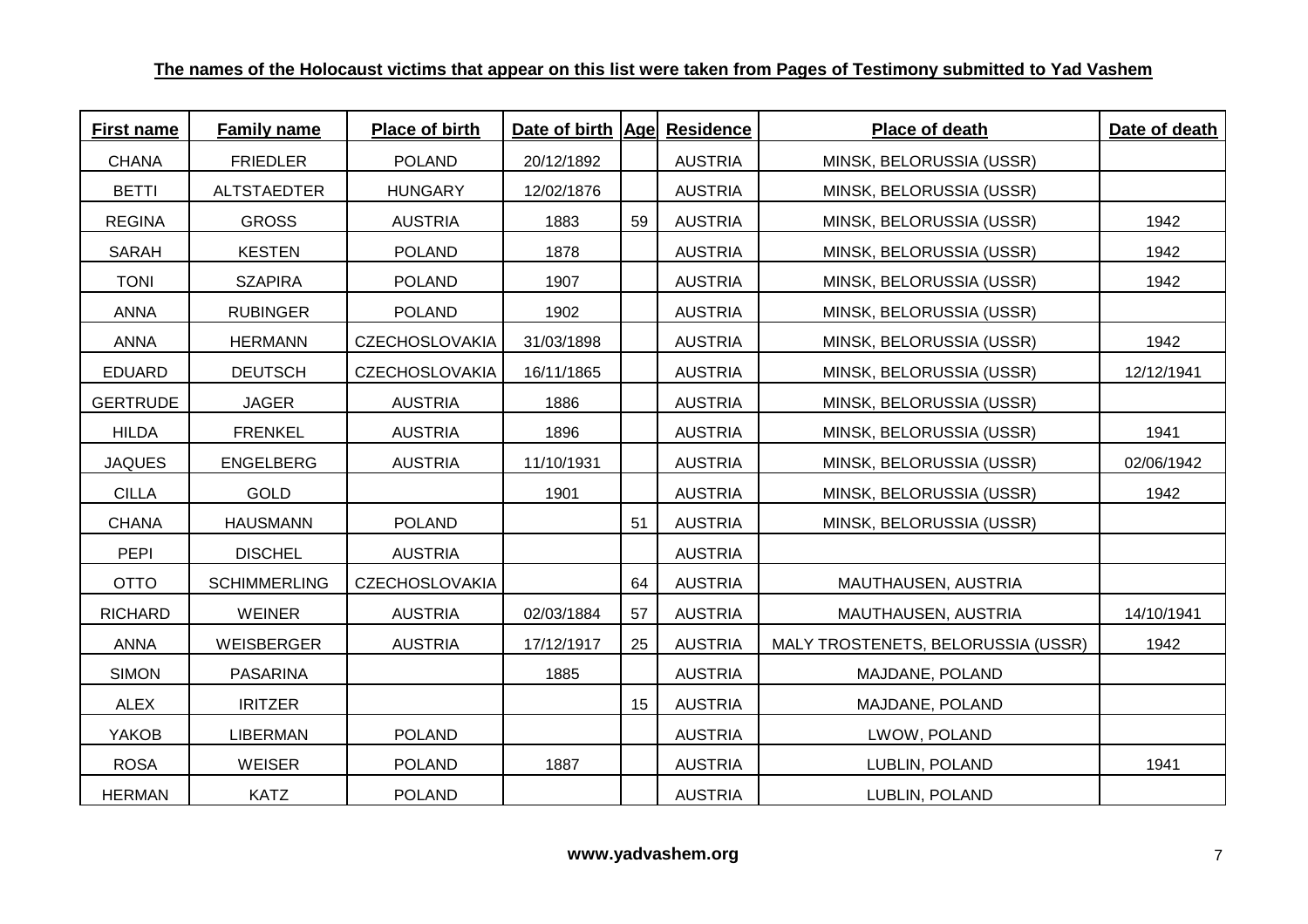| <b>First name</b> | <b>Family name</b> | Place of birth        | Date of birth   Age  Residence |    |                | <b>Place of death</b>              | Date of death |
|-------------------|--------------------|-----------------------|--------------------------------|----|----------------|------------------------------------|---------------|
| <b>MAX</b>        | <b>GRUBER</b>      | <b>POLAND</b>         | 1893                           |    | <b>AUSTRIA</b> |                                    |               |
| <b>MANIA</b>      | <b>WINKLER</b>     | <b>POLAND</b>         | 21/09/1890                     |    | <b>AUSTRIA</b> | LODZ, POLAND                       |               |
| <b>FRIEDA</b>     | <b>EHRLICH</b>     |                       | 09/03/1884                     |    | <b>AUSTRIA</b> | LODZ, POLAND                       | 1942          |
| <b>MARKUS</b>     | <b>SCHREIER</b>    | <b>POLAND</b>         | 23/06/1890                     |    | <b>AUSTRIA</b> | LODZ, POLAND                       |               |
| <b>DAWID</b>      | <b>KAWALEK</b>     | <b>POLAND</b>         | 1892                           |    | <b>AUSTRIA</b> | LODZ, POLAND                       | 1942          |
| <b>JOACHIM</b>    | <b>FEIN</b>        | <b>POLAND</b>         | 04/12/1897                     |    | <b>AUSTRIA</b> | LODZ, POLAND                       | 1942          |
| <b>KLAUDIENE</b>  | <b>FRANKEL</b>     | <b>CZECHOSLOVAKIA</b> | 1891                           |    | <b>AUSTRIA</b> | LODZ, POLAND                       | 1941          |
| <b>FANNY</b>      | <b>WERNER</b>      | <b>AUSTRIA</b>        | 1886                           |    | <b>AUSTRIA</b> | LODZ, POLAND                       | 1942          |
| <b>MARY</b>       | <b>JANCYK</b>      | <b>AUSTRIA</b>        | 1877                           |    | <b>AUSTRIA</b> | LODZ, POLAND                       |               |
| <b>CLARA</b>      | <b>ZENTNER</b>     |                       | 1873                           |    | <b>AUSTRIA</b> | LODZ, POLAND                       | 1943          |
| <b>ALBERT</b>     | <b>KLABER</b>      | <b>AUSTRIA</b>        | 30/08/1885                     |    | <b>AUSTRIA</b> |                                    |               |
| <b>MOSES</b>      | <b>GOTTLIEB</b>    |                       | 12/11/1882                     |    | <b>AUSTRIA</b> | KRAKOW, POLAND                     | 1943          |
| <b>MOZES</b>      | <b>HERTBERG</b>    |                       |                                |    | <b>AUSTRIA</b> | <b>KRAKOW, POLAND</b>              |               |
| <b>RACHEL</b>     | <b>MANTEL</b>      | <b>POLAND</b>         | 16/04/1884                     |    | <b>AUSTRIA</b> | KRAKOW, POLAND                     |               |
| <b>SARA</b>       | <b>DIDNER</b>      | <b>POLAND</b>         |                                | 41 | <b>AUSTRIA</b> | KRAKOW, POLAND                     |               |
| <b>PAULINE</b>    | <b>HULLES</b>      | <b>POLAND</b>         |                                | 72 | <b>AUSTRIA</b> | KOLOMYJA, POLAND                   |               |
| <b>MAX</b>        | <b>METH</b>        | <b>POLAND</b>         | 1886                           | 56 | <b>AUSTRIA</b> | KIELCE, POLAND                     | 1942          |
| <b>OTTO</b>       | <b>STRAUS</b>      | <b>CZECHOSLOVAKIA</b> | 17/10/1883                     |    | <b>AUSTRIA</b> | KIELCE, POLAND                     | 1941          |
| <b>MARIE</b>      | <b>LANG</b>        |                       | 1896                           |    | <b>AUSTRIA</b> | KAMIENIEC PODOLSKI, UKRAINE (USSR) | 1940          |
| <b>BRUNO</b>      | <b>KLAGSBRUNN</b>  | <b>AUSTRIA</b>        |                                | 53 | <b>AUSTRIA</b> | JASENOVAC, YUGOSLAVIA              |               |
| <b>KARL</b>       | <b>BERGER</b>      | <b>AUSTRIA</b>        | 13/01/1875                     |    | <b>AUSTRIA</b> | JASENOVAC, YUGOSLAVIA              |               |
| <b>HINKO</b>      | <b>FRANKL</b>      | YUGOSLAVIA            | 1900                           |    | <b>AUSTRIA</b> | JASENOVAC, YUGOSLAVIA              | 1942          |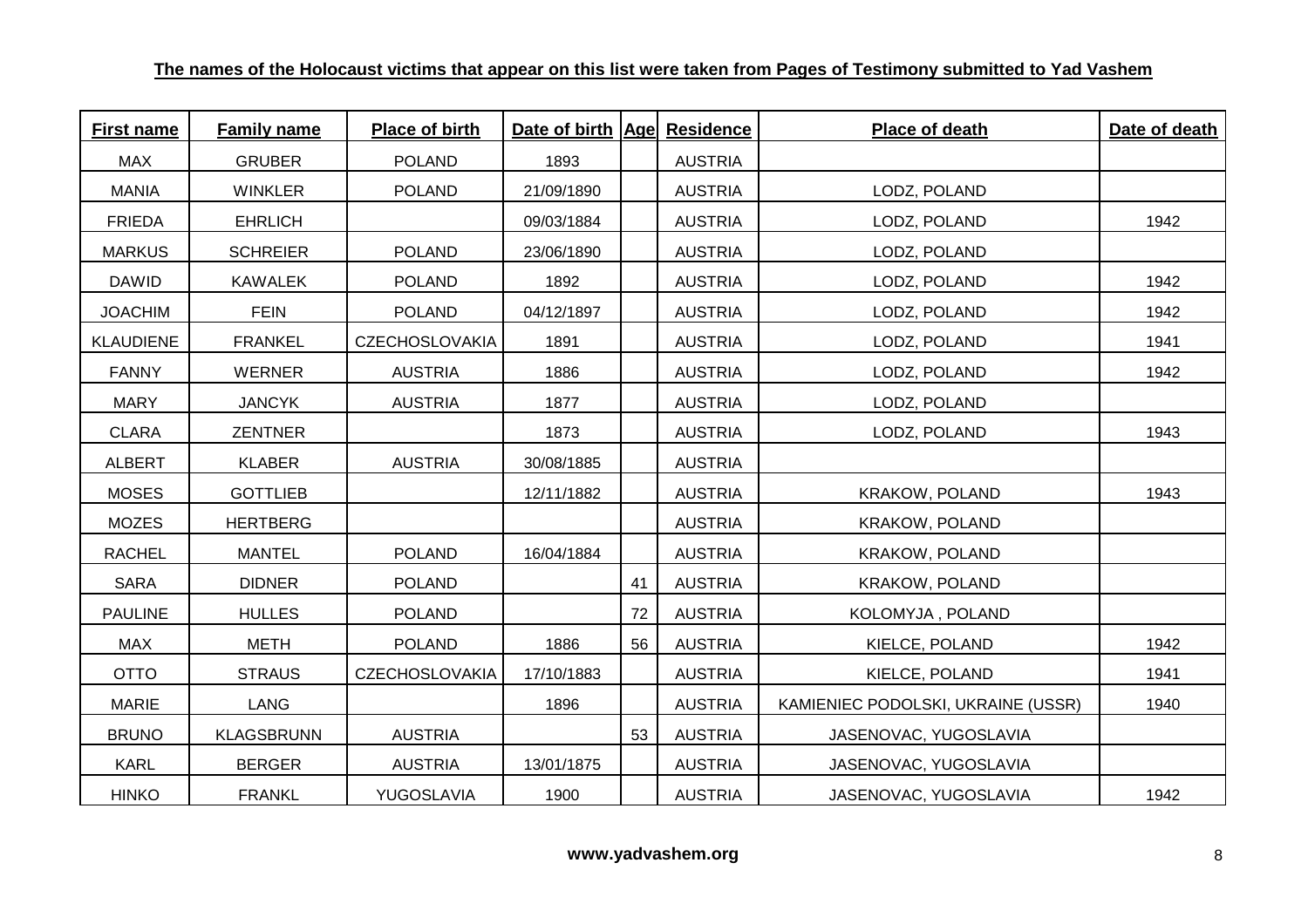| <b>First name</b> | <b>Family name</b> | <b>Place of birth</b> | Date of birth   Age  Residence |    |                | Place of death           | Date of death |
|-------------------|--------------------|-----------------------|--------------------------------|----|----------------|--------------------------|---------------|
| <b>ERNA</b>       | <b>ECKHAUS</b>     | <b>AUSTRIA</b>        | 1924                           |    | <b>AUSTRIA</b> | JASENOVAC, YUGOSLAVIA    |               |
| <b>KATHE</b>      | <b>KELEMEN</b>     | <b>CZECHOSLOVAKIA</b> | 31/01/1896                     |    | <b>AUSTRIA</b> | IZBICE, POLAND           |               |
| <b>HILDA</b>      | DUKATENZAEHLER     | <b>AUSTRIA</b>        | 14/09/1908                     |    | <b>AUSTRIA</b> | IZBICA, POLAND           | 09/04/1942    |
| <b>ADOLF</b>      | <b>DRAHOS</b>      | <b>AUSTRIA</b>        |                                |    | <b>AUSTRIA</b> | <b>GURS, FRANCE</b>      |               |
| <b>RAPHAEL</b>    | <b>MAIERSDORF</b>  | <b>POLAND</b>         |                                |    | <b>AUSTRIA</b> | <b>GURS, FRANCE</b>      |               |
| <b>ROZA</b>       | <b>GRUNDWALD</b>   | <b>CZECHOSLOVAKIA</b> | 1880                           |    | <b>AUSTRIA</b> | <b>FRANCE</b>            |               |
| <b>SIGMUND</b>    | <b>ROSENHECK</b>   | <b>POLAND</b>         |                                |    | <b>AUSTRIA</b> | DACHAU, GERMANY          |               |
| <b>HILDA</b>      | <b>BORGER</b>      | <b>CZECHOSLOVAKIA</b> |                                | 50 | <b>AUSTRIA</b> | DACHAU, GERMANY          | 1945          |
| <b>GRETHE</b>     | <b>PICKER</b>      | <b>AUSTRIA</b>        |                                |    | <b>AUSTRIA</b> | DACHAU, GERMANY          |               |
| <b>ARTUR</b>      | <b>KREINDEL</b>    | <b>AUSTRIA</b>        | 27/06/1916                     |    | <b>AUSTRIA</b> | DACHAU, GERMANY          |               |
| <b>DAVID</b>      | <b>HOCHBERG</b>    | <b>AUSTRIA</b>        |                                |    | <b>AUSTRIA</b> | DACHAU, GERMANY          |               |
| <b>ANTON</b>      | <b>HESS</b>        | <b>AUSTRIA</b>        |                                |    | <b>AUSTRIA</b> | DACHAU, GERMANY          |               |
| <b>ISRAEL</b>     | <b>DIAMANT</b>     | <b>AUSTRIA</b>        |                                | 60 | <b>AUSTRIA</b> | DACHAU, GERMANY          |               |
| <b>LIZA</b>       | ABEND              | <b>AUSTRIA</b>        | 1901                           | 40 | <b>AUSTRIA</b> | DACHAU, GERMANY          | 1941          |
| ABRAHAM           | <b>JURA</b>        | <b>POLAND</b>         |                                |    | <b>AUSTRIA</b> |                          |               |
| <b>ELEONORE</b>   | <b>SCHNABEL</b>    | <b>AUSTRIA</b>        | 07/12/1890                     |    | <b>AUSTRIA</b> |                          |               |
| <b>ALEXANDER</b>  | <b>WOLF</b>        | <b>AUSTRIA</b>        | 1926                           | 18 | <b>AUSTRIA</b> | <b>BUDAPEST, HUNGARY</b> | 1944          |
| <b>MARIA</b>      | <b>FEUEREISEN</b>  | <b>AUSTRIA</b>        | 1902                           | 42 | <b>AUSTRIA</b> | <b>BUDAPEST, HUNGARY</b> | 1944          |
| <b>BINEM</b>      | <b>KOSINER</b>     | <b>POLAND</b>         |                                |    | <b>AUSTRIA</b> | BUCHENWALD, GERMANY      |               |
| <b>JOSEF</b>      | <b>MADRY</b>       | <b>CZECHOSLOVAKIA</b> |                                |    | <b>AUSTRIA</b> | BUCHENWALD, GERMANY      |               |
| <b>CHAIM</b>      | <b>LONENFELD</b>   | <b>POLAND</b>         | 1884                           |    | <b>AUSTRIA</b> | BUCHENWALD, GERMANY      |               |
| <b>JAKOB</b>      | <b>GOLDBERG</b>    | <b>POLAND</b>         | 1895                           | 44 | <b>AUSTRIA</b> | BUCHENWALD, GERMANY      | 1939          |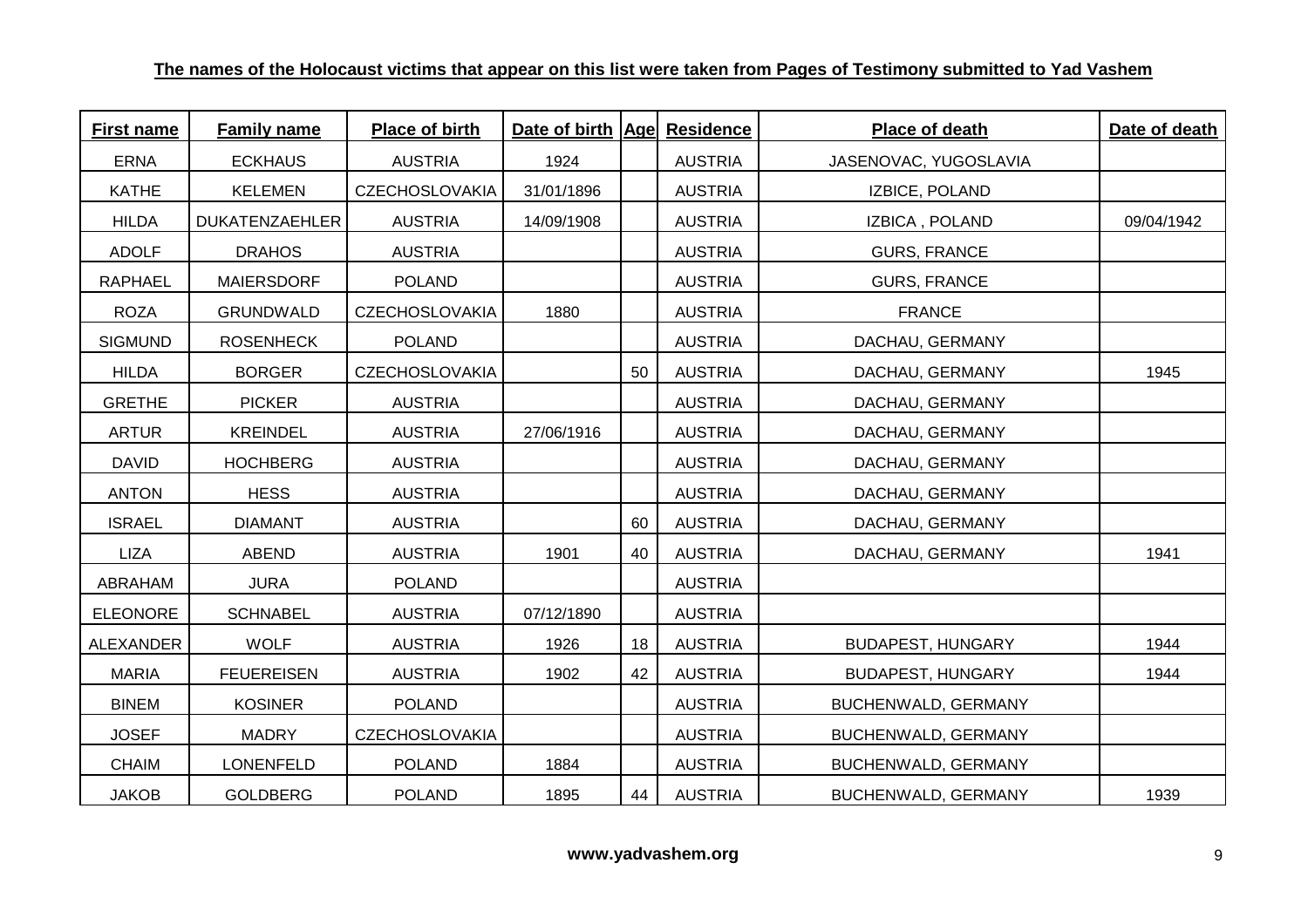| <b>First name</b> | <b>Family name</b>  | Place of birth        | Date of birth   Age  Residence |    |                | Place of death           | Date of death |
|-------------------|---------------------|-----------------------|--------------------------------|----|----------------|--------------------------|---------------|
| <b>CHAIM</b>      | <b>GARTEN</b>       | <b>POLAND</b>         | 01/10/1889                     | 51 | <b>AUSTRIA</b> | BUCHENWALD, GERMANY      | 1940          |
| <b>SCHLOMO</b>    | <b>DRECHSLER</b>    | <b>POLAND</b>         | 1892                           |    | <b>AUSTRIA</b> | BUCHENWALD, GERMANY      |               |
| <b>MORITS</b>     | <b>POLAK</b>        | <b>AUSTRIA</b>        | 1901                           |    | <b>AUSTRIA</b> | BUCHENWALD, GERMANY      | 1940          |
| <b>HEDI</b>       | <b>HIRSCHFELD</b>   | <b>AUSTRIA</b>        | 1910                           |    | <b>AUSTRIA</b> | BUCHENWALD, GERMANY      |               |
| <b>IMRE</b>       | <b>BIELER</b>       | <b>AUSTRIA</b>        | 1905                           |    | <b>AUSTRIA</b> | BODZECHOW, POLAND        | 1942          |
| <b>BERNHARD</b>   | <b>SCHALLINGER</b>  | <b>AUSTRIA</b>        |                                |    | <b>AUSTRIA</b> | AUSCHWITZ, POLAND        |               |
| <b>MOSES</b>      | <b>TENNENHAUS</b>   | <b>ROMANIA</b>        | 04/10/1894                     |    | <b>AUSTRIA</b> | BERGEN BELSEN, GERMANY   | 20/01/1945    |
| <b>BERTHA</b>     | <b>LOEWY</b>        | <b>AUSTRIA</b>        |                                |    | <b>AUSTRIA</b> | BERGEN BELSEN, GERMANY   |               |
| <b>SIEGFRIED</b>  | <b>KOLIEB</b>       | <b>AUSTRIA</b>        |                                |    | <b>AUSTRIA</b> | BERGEN BELSEN, GERMANY   |               |
| <b>HENRIETTE</b>  | <b>REINFELD</b>     | <b>AUSTRIA</b>        |                                |    | <b>AUSTRIA</b> | BERGEN BELSEN, GERMANY   |               |
| <b>SIEGBERT</b>   | <b>BAUER</b>        |                       |                                |    | <b>AUSTRIA</b> | BERGEN BELSEN, GERMANY   |               |
| <b>IDA</b>        | <b>MARKUS</b>       | <b>POLAND</b>         | 03/03/1889                     | 53 | <b>AUSTRIA</b> | BEOGRAD, YUGOSLAVIA      | 1942          |
| <b>ANNA</b>       | <b>TOCH</b>         |                       | 19/04/1860                     |    | <b>AUSTRIA</b> |                          | 1942          |
| <b>MARIE</b>      | <b>HALFON</b>       | <b>AUSTRIA</b>        | 04/12/1886                     |    | <b>AUSTRIA</b> | <b>BELORUSSIA (USSR)</b> | 09/06/1942    |
| <b>KARL</b>       | <b>KAHN</b>         | <b>ROMANIA</b>        | 1882                           | 60 | <b>AUSTRIA</b> | BEOGRAD, YUGOSLAVIA      | 1942          |
| <b>EMIL</b>       | <b>RAICH</b>        | <b>AUSTRIA</b>        | 1884                           | 60 | <b>AUSTRIA</b> | AUSCHWITZ, POLAND        | 1944          |
| <b>JOSEF</b>      | <b>KRUMHOLZ</b>     | <b>ROMANIA</b>        | 26/01/1890                     |    | <b>AUSTRIA</b> | AUSCHWITZ, POLAND        |               |
| <b>CHAYE</b>      | <b>WEINTRAUB</b>    | <b>POLAND</b>         |                                | 55 | <b>AUSTRIA</b> | AUSCHWITZ, POLAND        |               |
| <b>ELISABETH</b>  | <b>LICHTENSTEIN</b> | <b>POLAND</b>         | 1890                           |    | <b>AUSTRIA</b> | AUSCHWITZ, POLAND        | 1943          |
| <b>MALWINA</b>    | PRZELMAJER          | <b>HUNGARY</b>        | 1883                           |    | <b>AUSTRIA</b> | AUSCHWITZ, POLAND        | 1942          |
| <b>JOLAN</b>      | <b>FISCHER</b>      | <b>HUNGARY</b>        |                                |    | <b>AUSTRIA</b> | AUSCHWITZ, POLAND        |               |
| <b>BETTINA</b>    | <b>LIEBERMANN</b>   | <b>CZECHOSLOVAKIA</b> |                                |    | <b>AUSTRIA</b> | AUSCHWITZ, POLAND        |               |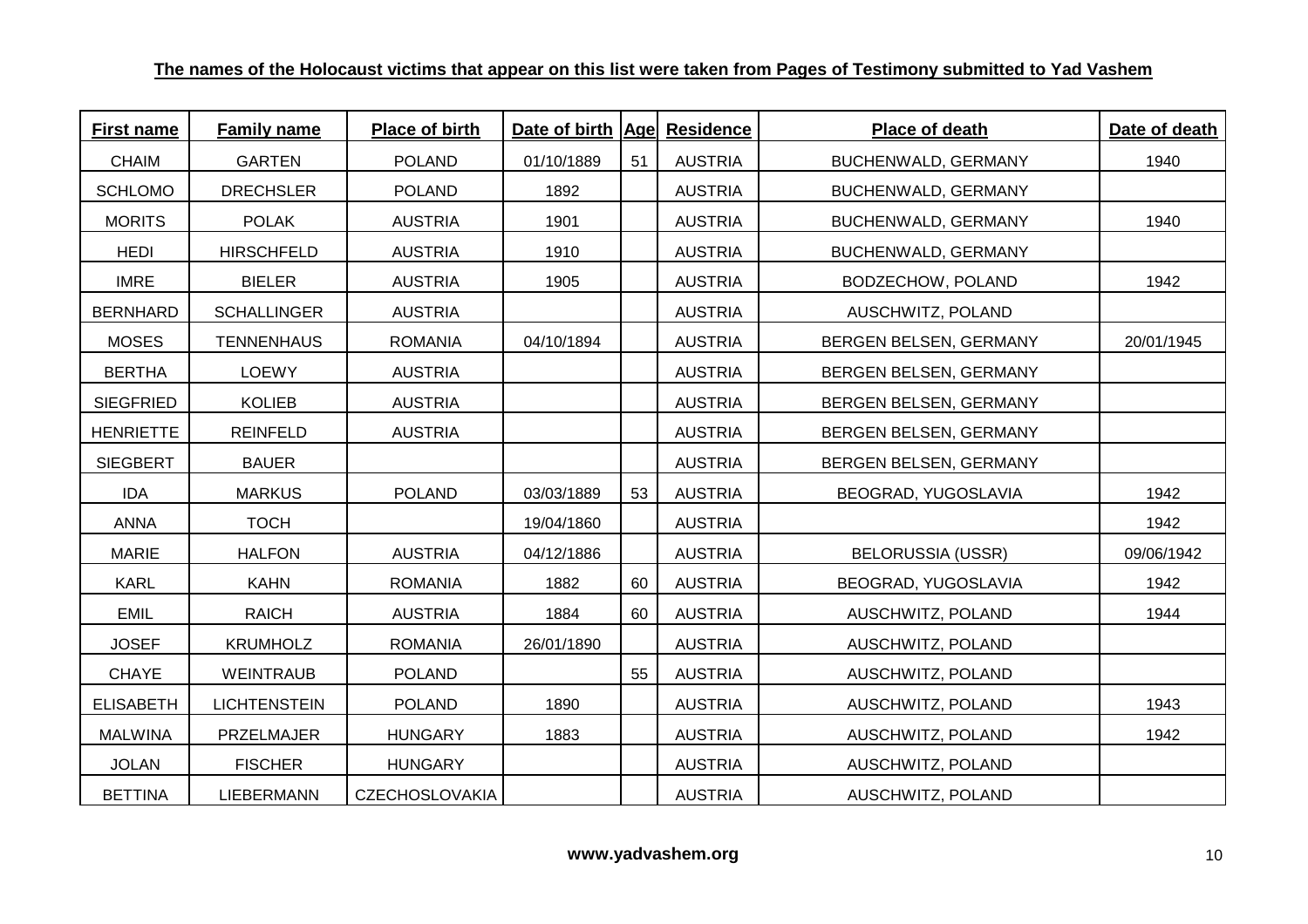| <b>First name</b> | <b>Family name</b> | <b>Place of birth</b> | Date of birth   Age  Residence |    |                | Place of death    | Date of death |
|-------------------|--------------------|-----------------------|--------------------------------|----|----------------|-------------------|---------------|
| <b>NETTI</b>      | <b>KONIG</b>       | <b>CZECHOSLOVAKIA</b> | 10/01/1872                     |    | <b>AUSTRIA</b> | AUSCHWITZ, POLAND | 1942          |
| <b>WALTER</b>     | <b>DURRHEIM</b>    | <b>CZECHOSLOVAKIA</b> |                                | 49 | <b>AUSTRIA</b> | AUSCHWITZ, POLAND |               |
| <b>ITZCHAK</b>    | <b>ROSENZWEIG</b>  | <b>AUSTRIA</b>        | 12/06/1923                     |    | <b>AUSTRIA</b> | AUSCHWITZ, POLAND | 1942          |
| <b>BERTA</b>      | <b>PAECHT</b>      | <b>AUSTRIA</b>        |                                | 60 | <b>AUSTRIA</b> | AUSCHWITZ, POLAND | 1944          |
| <b>GITLA</b>      | <b>MESER</b>       | <b>AUSTRIA</b>        | 1878                           |    | <b>AUSTRIA</b> | AUSCHWITZ, POLAND | 1942          |
| <b>HANS</b>       | MELZER             | <b>AUSTRIA</b>        |                                |    | <b>AUSTRIA</b> | AUSCHWITZ, POLAND |               |
| <b>EDITH</b>      | <b>KELLER</b>      | <b>AUSTRIA</b>        | 02/08/1924                     |    | <b>AUSTRIA</b> | AUSCHWITZ, POLAND |               |
| <b>KHANA</b>      | <b>GARAFONKET</b>  | <b>AUSTRIA</b>        |                                |    | <b>AUSTRIA</b> | AUSCHWITZ, POLAND |               |
| <b>RENEE</b>      | <b>FURST</b>       | <b>AUSTRIA</b>        |                                | 34 | <b>AUSTRIA</b> | AUSCHWITZ, POLAND |               |
| <b>JASCHI</b>     | <b>ESTREICHER</b>  | <b>AUSTRIA</b>        | 1885                           |    | <b>AUSTRIA</b> | AUSCHWITZ, POLAND | 1944          |
| <b>MAKS</b>       | <b>ECHHAUES</b>    | <b>AUSTRIA</b>        | 1921                           | 23 | <b>AUSTRIA</b> | AUSCHWITZ, POLAND | 1944          |
| <b>HERTA</b>      | <b>BOROS</b>       | <b>AUSTRIA</b>        | 1910                           | 33 | <b>AUSTRIA</b> | AUSCHWITZ, POLAND | 1943          |
| <b>OTTO</b>       | <b>BONDY</b>       | <b>AUSTRIA</b>        | 1890                           |    | <b>AUSTRIA</b> | AUSCHWITZ, POLAND |               |
| <b>MATHILDA</b>   | <b>KOHN</b>        |                       | 1904                           |    | <b>AUSTRIA</b> | AUSCHWITZ, POLAND | 1942          |
| <b>JETI</b>       | <b>PICK</b>        |                       | 1879                           |    | <b>AUSTRIA</b> | AUSCHWITZ, POLAND | 1942          |
| <b>SOPHIE</b>     | <b>KELLNER</b>     |                       | 1883                           |    | <b>AUSTRIA</b> | AUSCHWITZ, POLAND | 1943          |
| <b>REGINE</b>     | <b>HABER</b>       |                       | 1893                           |    | <b>AUSTRIA</b> | AUSCHWITZ, POLAND | 1940          |
| <b>SOPHIE</b>     | <b>STADLER</b>     | <b>POLAND</b>         | 1863                           |    | <b>AUSTRIA</b> | AUSCHWITZ, POLAND |               |
| <b>KARL</b>       | <b>SCHWARZ</b>     | <b>POLAND</b>         |                                |    | <b>AUSTRIA</b> | AUSCHWITZ, POLAND |               |
| <b>SIMON</b>      | PELZMANN           | <b>POLAND</b>         | 22/05/1882                     |    | <b>AUSTRIA</b> | AUSCHWITZ, POLAND | 1944          |
| <b>LUSIA</b>      | <b>LESZNER</b>     | <b>POLAND</b>         | 1897                           |    | <b>AUSTRIA</b> | AUSCHWITZ, POLAND |               |
| <b>VIKTOR</b>     | <b>LANTNER</b>     | <b>POLAND</b>         | 14/04/1914                     |    | <b>AUSTRIA</b> | AUSCHWITZ, POLAND |               |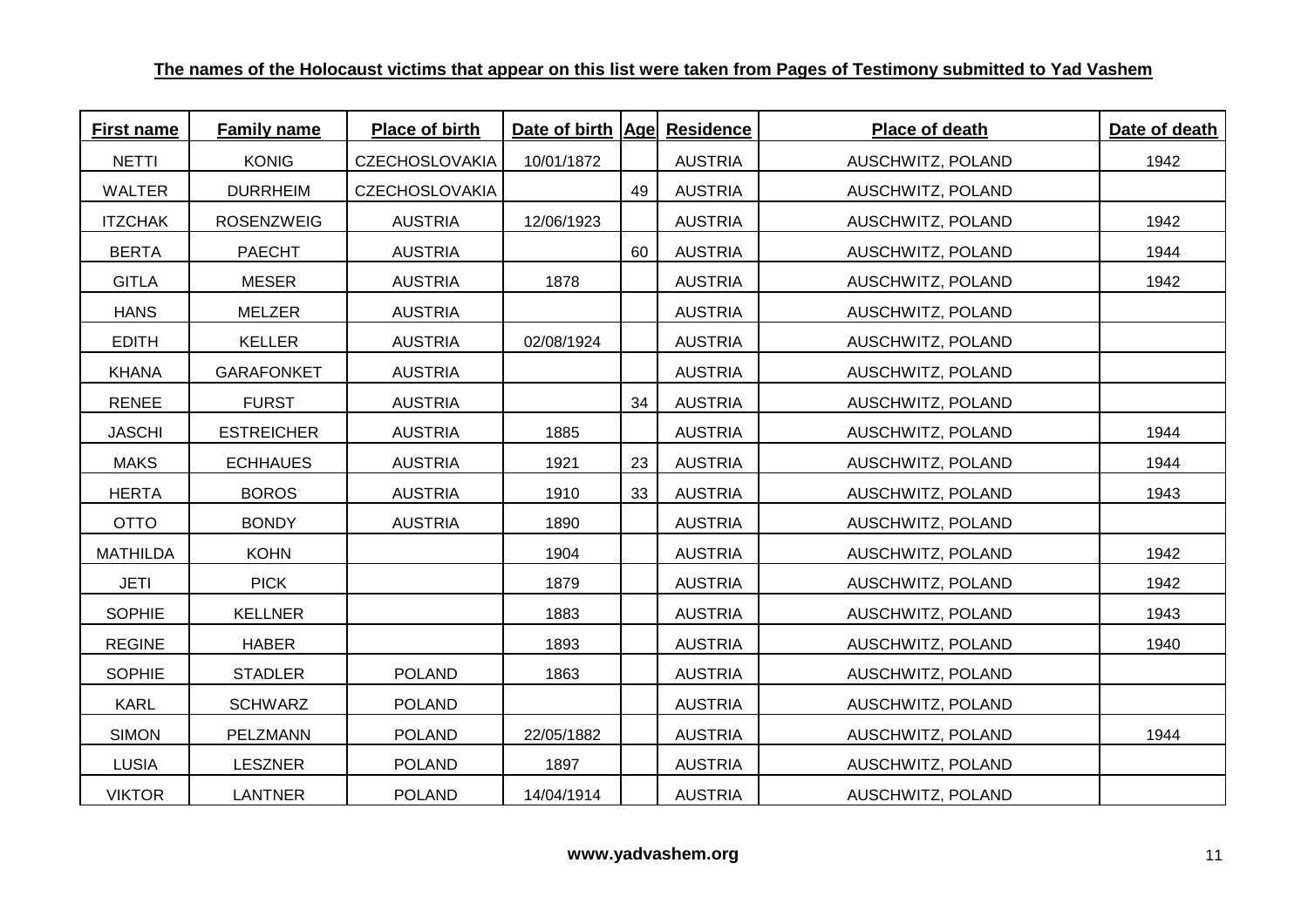| <b>First name</b> | <b>Family name</b> | <b>Place of birth</b> | Date of birth   Age  Residence |    |                | Place of death    | Date of death |
|-------------------|--------------------|-----------------------|--------------------------------|----|----------------|-------------------|---------------|
| <b>CHINKA</b>     | <b>KARTIN</b>      | <b>POLAND</b>         |                                | 46 | <b>AUSTRIA</b> | AUSCHWITZ, POLAND |               |
| <b>BLANKA</b>     | <b>HASS</b>        | <b>POLAND</b>         | 24/12/1898                     |    | <b>AUSTRIA</b> | AUSCHWITZ, POLAND |               |
| <b>JOSEF</b>      | <b>FIGER</b>       | <b>POLAND</b>         |                                |    | <b>AUSTRIA</b> | AUSCHWITZ, POLAND |               |
| <b>JULIUS</b>     | <b>FELDHORN</b>    | <b>POLAND</b>         | 28/10/1903                     |    | <b>AUSTRIA</b> | AUSCHWITZ, POLAND | 05/07/1943    |
| <b>PESIE</b>      | <b>FEDER</b>       | <b>POLAND</b>         | 16/09/1872                     | 70 | <b>AUSTRIA</b> | AUSCHWITZ, POLAND | 1942          |
| <b>LEON</b>       | <b>BUCHWALTER</b>  | <b>POLAND</b>         | 11/03/1892                     |    | <b>AUSTRIA</b> | AUSCHWITZ, POLAND | 1943          |
| <b>JLONKA</b>     | <b>KAHAN</b>       |                       | 1908                           |    | <b>AUSTRIA</b> | AUSCHWITZ, POLAND |               |
| <b>RUDOLPH</b>    | <b>KORNGRUEN</b>   | <b>HUNGARY</b>        | 28/03/1896                     | 45 | <b>AUSTRIA</b> | AUSCHWITZ, POLAND | 1941          |
| <b>MENACHEM</b>   | <b>HOFFMANN</b>    | <b>HUNGARY</b>        | 1888                           |    | <b>AUSTRIA</b> | AUSCHWITZ, POLAND | 1944          |
| <b>OTTO</b>       | <b>WOLLNER</b>     | <b>GERMANY</b>        | 1931                           |    | <b>AUSTRIA</b> | AUSCHWITZ, POLAND | 15/09/1944    |
| <b>SHPRINTZA</b>  | <b>STEINER</b>     | <b>CZECHOSLOVAKIA</b> | 1906                           | 38 | <b>AUSTRIA</b> | AUSCHWITZ, POLAND | 1944          |
| <b>KAROLINE</b>   | <b>STEINER</b>     | <b>CZECHOSLOVAKIA</b> | 15/04/1875                     | 69 | <b>AUSTRIA</b> | AUSCHWITZ, POLAND | 1944          |
| <b>MORITZ</b>     | <b>SCHREIBER</b>   | <b>CZECHOSLOVAKIA</b> | 1894                           |    | <b>AUSTRIA</b> | AUSCHWITZ, POLAND | 1942          |
| <b>ELA</b>        | <b>FRIEDMAN</b>    | <b>CZECHOSLOVAKIA</b> | 1898                           |    | <b>AUSTRIA</b> | AUSCHWITZ, POLAND | 1944          |
| <b>DAVID</b>      | <b>BLAU</b>        | <b>CZECHOSLOVAKIA</b> | 1880                           |    | <b>AUSTRIA</b> | AUSCHWITZ, POLAND |               |
| <b>FRANTZ</b>     | <b>BECK</b>        | <b>CZECHOSLOVAKIA</b> |                                |    | <b>AUSTRIA</b> | AUSCHWITZ, POLAND | 1942          |
| <b>OTTO</b>       | <b>ZEICHNER</b>    | <b>AUSTRIA</b>        | 10/02/1921                     | 21 | <b>AUSTRIA</b> | AUSCHWITZ, POLAND | 11/08/1942    |
| <b>HEINZ</b>      | <b>VIOLA</b>       | <b>AUSTRIA</b>        | 15/11/1936                     | 6  | <b>AUSTRIA</b> | AUSCHWITZ, POLAND | 1942          |
| <b>ROSA</b>       | <b>STEKLER</b>     | <b>AUSTRIA</b>        | 1906                           |    | <b>AUSTRIA</b> | AUSCHWITZ, POLAND |               |
| ZENI              | SPIELMAN           | <b>AUSTRIA</b>        | 1880                           |    | <b>AUSTRIA</b> | AUSCHWITZ, POLAND | 1942          |
| <b>DAVID</b>      | <b>SHTUKHAMER</b>  | <b>AUSTRIA</b>        | 1900                           |    | <b>AUSTRIA</b> | AUSCHWITZ, POLAND | 1942          |
| <b>HEINRICH</b>   | <b>SELIGER</b>     | <b>AUSTRIA</b>        | 16/09/1907                     |    | <b>AUSTRIA</b> | AUSCHWITZ, POLAND | 1942          |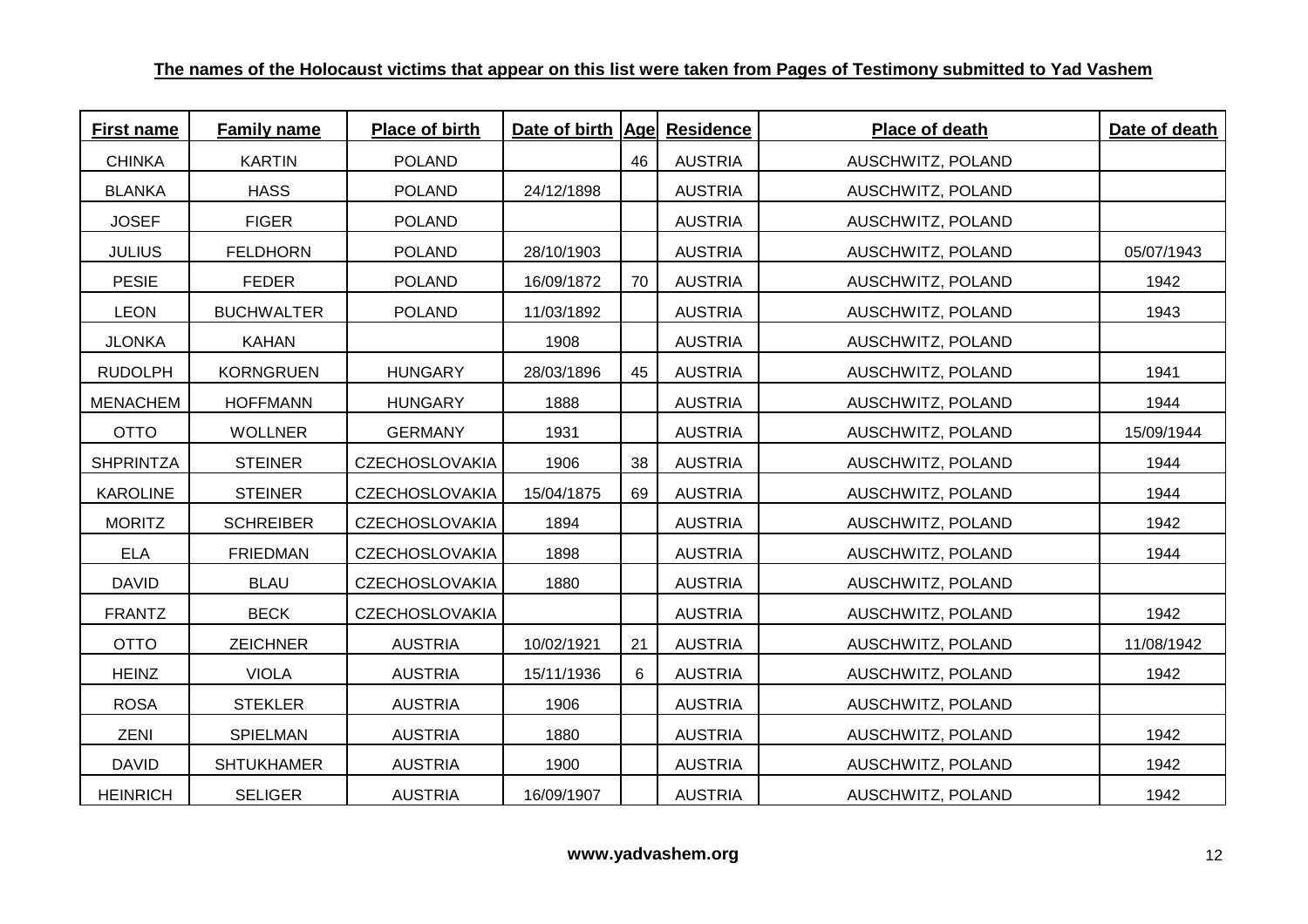| <b>First name</b> | Family name      | Place of birth        | Date of birth   Age  Residence |    |                | Place of death    | Date of death |
|-------------------|------------------|-----------------------|--------------------------------|----|----------------|-------------------|---------------|
| <b>JULIA</b>      | <b>ROSNER</b>    | <b>AUSTRIA</b>        |                                | 50 | <b>AUSTRIA</b> | AUSCHWITZ, POLAND |               |
| <b>HILDEGARD</b>  | <b>MEIER</b>     | <b>AUSTRIA</b>        | 24/04/1888                     | 57 | <b>AUSTRIA</b> | AUSCHWITZ, POLAND | 1945          |
| <b>WALTER</b>     | LINDENBAUM       | <b>AUSTRIA</b>        | 11/12/1907                     | 37 | <b>AUSTRIA</b> | AUSCHWITZ, POLAND | 1944          |
| <b>EDUARD</b>     | <b>KUNSTADT</b>  | <b>AUSTRIA</b>        | 1874                           |    | <b>AUSTRIA</b> | AUSCHWITZ, POLAND |               |
| <b>YOZEF</b>      | <b>HIRCH</b>     | <b>AUSTRIA</b>        | 1884                           |    | <b>AUSTRIA</b> | AUSCHWITZ, POLAND |               |
| <b>PAULA</b>      | <b>HERLINGER</b> | <b>AUSTRIA</b>        | 1903                           |    | <b>AUSTRIA</b> | AUSCHWITZ, POLAND | 1942          |
| <b>GOLDA</b>      | <b>GRAFUNKET</b> | <b>AUSTRIA</b>        |                                |    | <b>AUSTRIA</b> | AUSCHWITZ, POLAND |               |
| <b>IGNAZ</b>      | <b>BRUNNER</b>   | <b>AUSTRIA</b>        | 1900                           | 42 | <b>AUSTRIA</b> | AUSCHWITZ, POLAND | 1942          |
| <b>ELLA</b>       | <b>BRIESS</b>    | <b>AUSTRIA</b>        | 02/07/1888                     | 53 | <b>AUSTRIA</b> | AUSCHWITZ, POLAND | 1941          |
| <b>ALBERT</b>     | <b>BREUER</b>    | <b>AUSTRIA</b>        |                                |    | <b>AUSTRIA</b> | AUSCHWITZ, POLAND | 1942          |
| <b>BLANKA</b>     | <b>BERGMANN</b>  | <b>AUSTRIA</b>        | 04/05/1893                     |    | <b>AUSTRIA</b> | AUSCHWITZ, POLAND | 1944          |
| <b>HANS</b>       | <b>BAUMAN</b>    | <b>AUSTRIA</b>        |                                | 35 | <b>AUSTRIA</b> | AUSCHWITZ, POLAND | 1942          |
| <b>KAROLINA</b>   | <b>WALDNER</b>   |                       | 1880                           |    | <b>AUSTRIA</b> | AUSCHWITZ, POLAND | 1939          |
| <b>ROSA</b>       | <b>FEIER</b>     |                       | 1900                           |    | <b>AUSTRIA</b> | AUSCHWITZ, POLAND |               |
| <b>AUWA</b>       | <b>BINDO</b>     |                       | 1902                           |    | <b>AUSTRIA</b> | AUSCHWITZ, POLAND | 1942          |
| <b>GITEL</b>      | <b>MINZER</b>    | <b>POLAND</b>         |                                |    | <b>AUSTRIA</b> | AUSCHWITZ, POLAND |               |
| <b>KLARA</b>      | <b>BECK</b>      | <b>HUNGARY</b>        | 01/09/1892                     |    | <b>AUSTRIA</b> | AUSCHWITZ, POLAND | 1944          |
| <b>IRENE</b>      | <b>PISK</b>      | <b>CZECHOSLOVAKIA</b> | 30/07/1896                     | 46 | <b>AUSTRIA</b> | AUSCHWITZ, POLAND | 14/08/1942    |
| <b>HEINRICH</b>   | <b>SUESS</b>     | <b>AUSTRIA</b>        | 1881                           |    | <b>AUSTRIA</b> | AUSCHWITZ, POLAND | 1944          |
| <b>LIZA</b>       | <b>ROZNER</b>    | <b>AUSTRIA</b>        | 1892                           |    | <b>AUSTRIA</b> | AUSCHWITZ, POLAND | 1942          |
| <b>LUCI</b>       | <b>PASZKOS</b>   | <b>AUSTRIA</b>        |                                | 50 | <b>AUSTRIA</b> | AUSCHWITZ, POLAND |               |
| <b>JOSEFINE</b>   | <b>NEUER</b>     | <b>AUSTRIA</b>        | 12/10/1880                     |    | <b>AUSTRIA</b> | AUSCHWITZ, POLAND |               |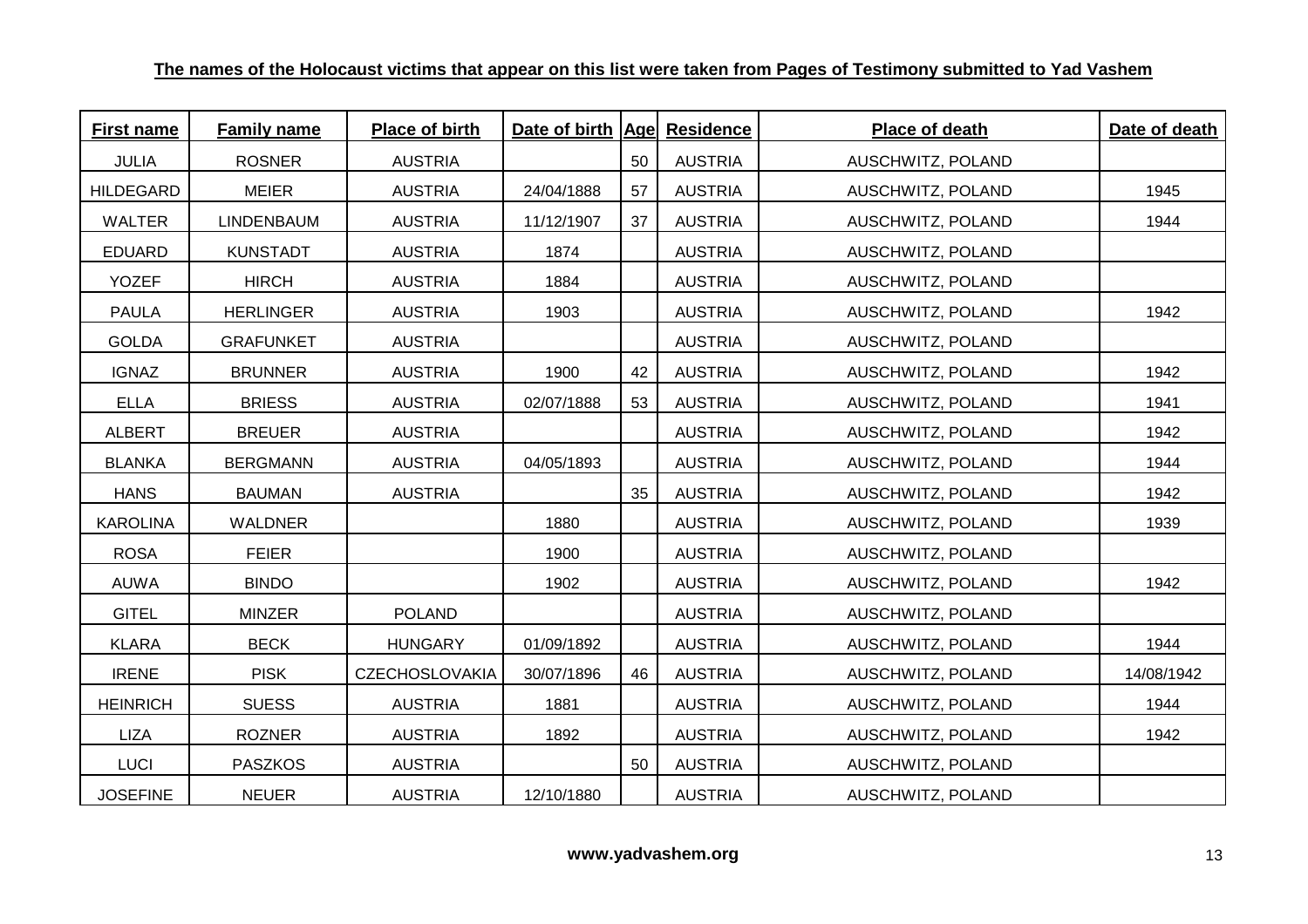| <b>First name</b> | <b>Family name</b>  | Place of birth        | Date of birth   Age  Residence |    |                | Place of death    | Date of death |
|-------------------|---------------------|-----------------------|--------------------------------|----|----------------|-------------------|---------------|
| <b>HANS</b>       | <b>KERNEGG</b>      | <b>AUSTRIA</b>        | 19/12/1894                     |    | <b>AUSTRIA</b> | AUSCHWITZ, POLAND | 13/04/1944    |
| <b>SUSANNE</b>    | <b>HOHENBERG</b>    | <b>AUSTRIA</b>        | 1927                           | 18 | <b>AUSTRIA</b> | AUSCHWITZ, POLAND | 1943          |
| <b>THEODOR</b>    | <b>BERLINER</b>     | <b>AUSTRIA</b>        |                                |    | <b>AUSTRIA</b> | AUSCHWITZ, POLAND | 1942          |
| <b>FRIDRICH</b>   | <b>ZALTER</b>       | <b>AUSTRIA</b>        | 1886                           |    | <b>AUSTRIA</b> | <b>AUSTRIA</b>    |               |
| <b>FEIGA</b>      | <b>SNAIDER</b>      | <b>AUSTRIA</b>        | 1909                           |    | <b>AUSTRIA</b> | <b>AUSTRIA</b>    | 1944          |
| <b>MIKHAEL</b>    | <b>REIKHBAKH</b>    |                       |                                |    | <b>AUSTRIA</b> | <b>AUSTRIA</b>    |               |
| <b>LUDVIG</b>     | <b>KARPELES</b>     |                       | 12/11/1880                     |    | <b>AUSTRIA</b> |                   |               |
| <b>LILY</b>       | <b>OKIC</b>         | YUGOSLAVIA            | 1889                           |    | <b>AUSTRIA</b> |                   | 1945          |
| <b>ELIZABETA</b>  | <b>FISCHER</b>      | YUGOSLAVIA            | 1902                           |    | <b>AUSTRIA</b> |                   | 1942          |
| <b>EMANUEL</b>    | <b>EISENTUDTAR</b>  | YUGOSLAVIA            | 1864                           |    | <b>AUSTRIA</b> |                   | 1945          |
| <b>SARA</b>       | <b>BLUMENKRANZ</b>  | YUGOSLAVIA            |                                |    | <b>AUSTRIA</b> |                   |               |
| <b>STEPHANIE</b>  | <b>FRANKL</b>       |                       | 28/02/1887                     |    | <b>AUSTRIA</b> |                   |               |
| <b>PINKHAS</b>    | <b>TRACHTENBERG</b> | <b>UKRAINE (USSR)</b> | 1882                           | 60 | <b>AUSTRIA</b> |                   | 1942          |
| <b>GITTEL</b>     | <b>SCHUSTER</b>     | <b>UKRAINE (USSR)</b> | 1877                           |    | <b>AUSTRIA</b> |                   |               |
| <b>MOSES</b>      | <b>HEGER</b>        | <b>UKRAINE (USSR)</b> | 02/02/1894                     |    | <b>AUSTRIA</b> |                   | 1942          |
| <b>NECHAMA</b>    | <b>FAINBERG</b>     | RUSSIA (USSR)         |                                |    | <b>AUSTRIA</b> |                   |               |
| <b>ROSE</b>       | <b>WILD</b>         | <b>ROMANIA</b>        |                                |    | <b>AUSTRIA</b> |                   |               |
| <b>DORA</b>       | <b>WEIGER</b>       | <b>ROMANIA</b>        |                                | 33 | <b>AUSTRIA</b> |                   |               |
| <b>MAKS</b>       | WAJNFELD            | <b>ROMANIA</b>        |                                |    | <b>AUSTRIA</b> |                   |               |
| <b>LEV</b>        | <b>STEIN</b>        | <b>ROMANIA</b>        |                                |    | <b>AUSTRIA</b> |                   |               |
| <b>TONI</b>       | <b>RACHMUTH</b>     | <b>ROMANIA</b>        |                                |    | <b>AUSTRIA</b> |                   | 1940          |
| <b>JAKOB</b>      | LUNENEFELD          | <b>ROMANIA</b>        | 1901                           |    | <b>AUSTRIA</b> |                   | 1942          |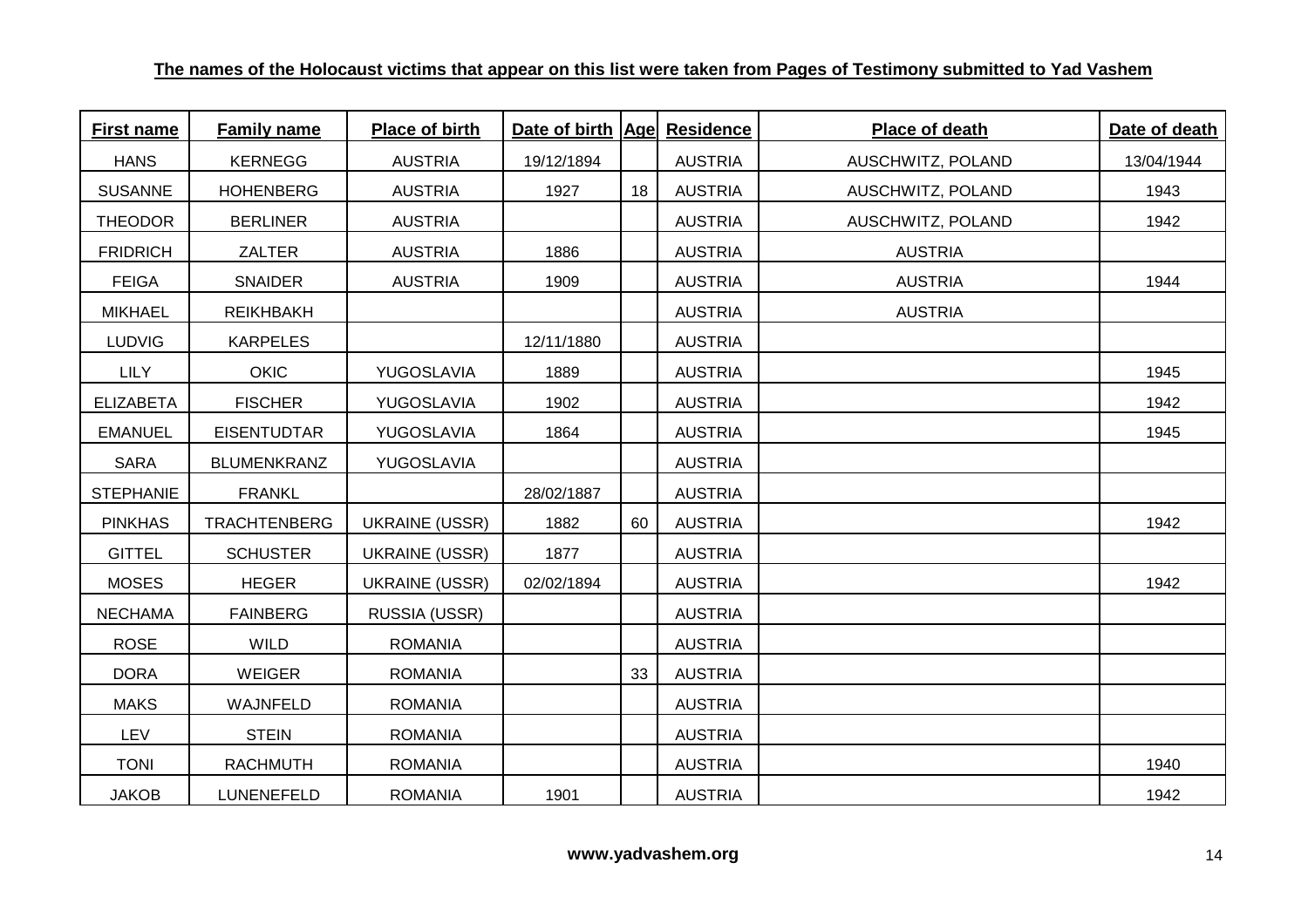| <b>First name</b> | <b>Family name</b>   | Place of birth | Date of birth   Age  Residence |    |                | Place of death | Date of death |
|-------------------|----------------------|----------------|--------------------------------|----|----------------|----------------|---------------|
| <b>ISIDOR</b>     | LAKNER               | <b>ROMANIA</b> |                                |    | <b>AUSTRIA</b> |                | 1942          |
| <b>SOFIE</b>      | <b>GRUENBERG</b>     | <b>ROMANIA</b> | 1897                           |    | <b>AUSTRIA</b> |                |               |
| <b>CHAJE</b>      | <b>GOTTLIEB</b>      | <b>ROMANIA</b> | 1922                           |    | <b>AUSTRIA</b> |                |               |
| <b>BERTA</b>      | GOLDBERG             | <b>ROMANIA</b> | 1895                           |    | <b>AUSTRIA</b> |                | 1941          |
| <b>SALOMON</b>    | ABRAHAMOWICZ         | <b>ROMANIA</b> |                                | 55 | <b>AUSTRIA</b> |                |               |
| <b>SRULEK</b>     | <b>KAMMERMAN</b>     |                | 1901                           |    | <b>AUSTRIA</b> |                |               |
| <b>CHANA</b>      | ZUCKERMANN           | <b>POLAND</b>  | 1870                           |    | <b>AUSTRIA</b> |                |               |
| <b>HERSCH</b>     | <b>ZIPPER</b>        | <b>POLAND</b>  |                                |    | <b>AUSTRIA</b> |                |               |
| <b>JETTY</b>      | <b>ZICHER</b>        | <b>POLAND</b>  | 1880                           |    | <b>AUSTRIA</b> |                | 1942          |
| <b>BEILE</b>      | <b>WITZER</b>        | <b>POLAND</b>  |                                | 55 | <b>AUSTRIA</b> |                |               |
| <b>SARAH</b>      | WELFELD              | <b>POLAND</b>  | 1864                           |    | <b>AUSTRIA</b> |                |               |
| <b>JOSEF</b>      | <b>WEINSTEIN</b>     | <b>POLAND</b>  | 1868                           |    | <b>AUSTRIA</b> |                |               |
| <b>HUGO</b>       | <b>STRAUSS</b>       | <b>POLAND</b>  |                                | 46 | <b>AUSTRIA</b> |                |               |
| <b>BENNO</b>      | SONNENSCHEIN         | <b>POLAND</b>  |                                |    | <b>AUSTRIA</b> |                |               |
| <b>BERNHARD</b>   | <b>SCHNEBALG</b>     | <b>POLAND</b>  | 1901                           |    | <b>AUSTRIA</b> |                |               |
| <b>ROYZE</b>      | <b>SCHMETTERLING</b> | <b>POLAND</b>  |                                | 57 | <b>AUSTRIA</b> |                |               |
| <b>WOLF</b>       | <b>SCHEER</b>        | <b>POLAND</b>  | 01/11/1896                     |    | <b>AUSTRIA</b> |                |               |
| <b>MIRJAM</b>     | <b>SCHARF</b>        | <b>POLAND</b>  | 12/11/1883                     |    | <b>AUSTRIA</b> |                | 1942          |
| <b>JOSEF</b>      | <b>ROZENCWEIG</b>    | <b>POLAND</b>  | 1910                           |    | <b>AUSTRIA</b> |                | 1942          |
| <b>AHRON</b>      | <b>REINMANN</b>      | <b>POLAND</b>  | 1876                           |    | <b>AUSTRIA</b> |                |               |
| <b>MINA</b>       | REDER                | <b>POLAND</b>  | 1900                           |    | <b>AUSTRIA</b> |                |               |
| <b>CHAIA</b>      | <b>RAUCHWERGER</b>   | <b>POLAND</b>  | 1885                           |    | <b>AUSTRIA</b> |                |               |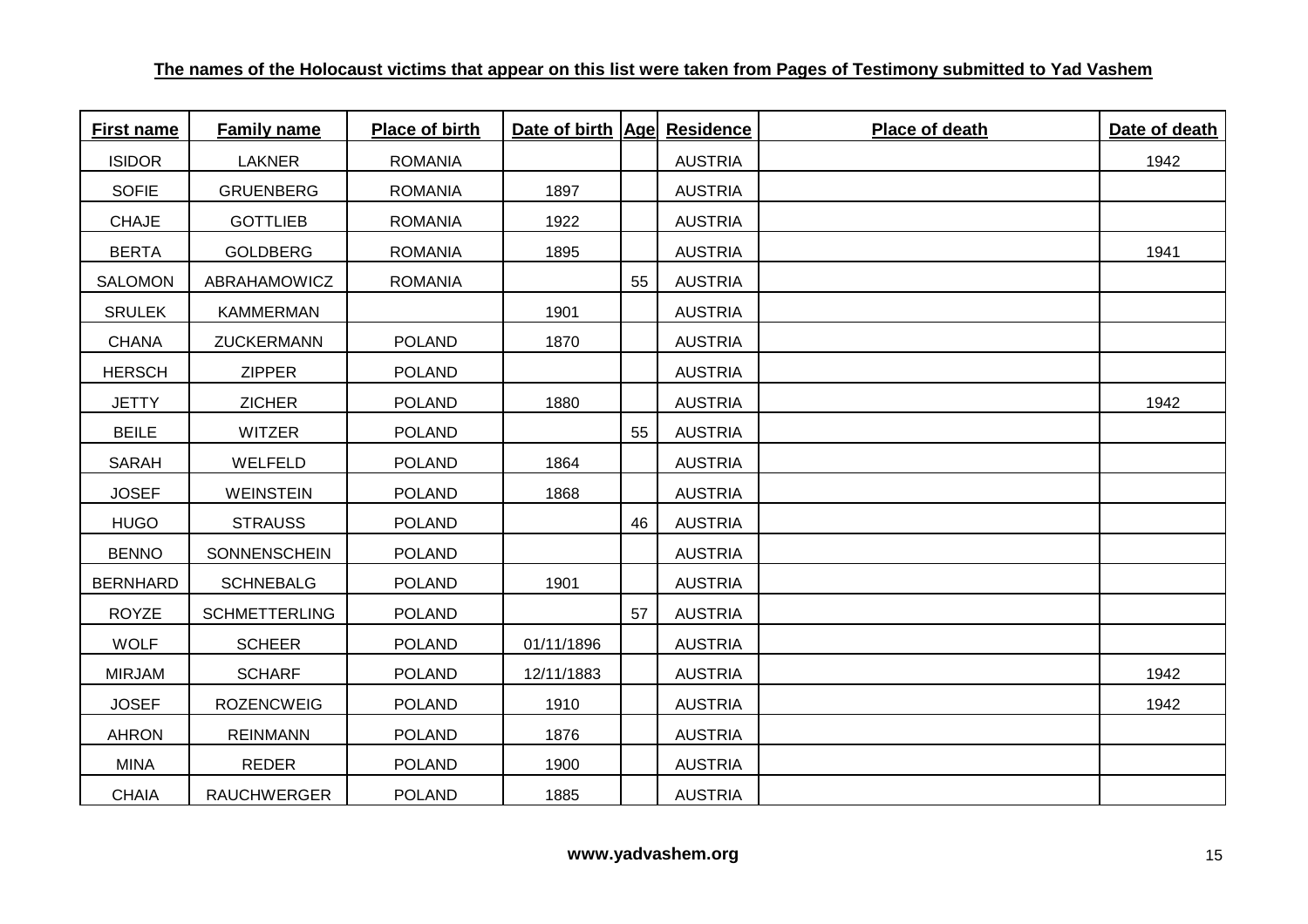| <b>First name</b> | <b>Family name</b> | Place of birth | Date of birth   Age  Residence |    |                | Place of death | Date of death |
|-------------------|--------------------|----------------|--------------------------------|----|----------------|----------------|---------------|
| <b>SCHEIDEL</b>   | <b>PREMINGER</b>   | <b>POLAND</b>  |                                |    | <b>AUSTRIA</b> |                |               |
| <b>OSKAR</b>      | <b>POELLER</b>     | <b>POLAND</b>  |                                |    | <b>AUSTRIA</b> |                |               |
| <b>JSAAK</b>      | PFEFFERBAUM        | <b>POLAND</b>  |                                |    | <b>AUSTRIA</b> |                | 1942          |
| <b>SALA</b>       | <b>MULLER</b>      | <b>POLAND</b>  | 1898                           |    | <b>AUSTRIA</b> |                | 1942          |
| <b>IGNAZ</b>      | <b>MARGULIES</b>   | <b>POLAND</b>  | 1896                           |    | <b>AUSTRIA</b> |                |               |
| <b>KAROLINA</b>   | <b>LUDMERER</b>    | <b>POLAND</b>  | 1869                           |    | <b>AUSTRIA</b> |                |               |
| <b>PAULA</b>      | LOWE               | <b>POLAND</b>  | 1880                           |    | <b>AUSTRIA</b> |                |               |
| <b>PINCHAS</b>    | <b>LAST</b>        | <b>POLAND</b>  |                                |    | <b>AUSTRIA</b> |                |               |
| <b>MESZULAM</b>   | <b>LANDWEHR</b>    | <b>POLAND</b>  | 1879                           | 63 | <b>AUSTRIA</b> |                |               |
| <b>JULIUS</b>     | <b>KOERNER</b>     | <b>POLAND</b>  | 1880                           |    | <b>AUSTRIA</b> |                |               |
| <b>BERNHARD</b>   | <b>JOSEFSBERG</b>  | <b>POLAND</b>  |                                | 63 | <b>AUSTRIA</b> |                |               |
| <b>FANNY</b>      | <b>IMBER</b>       | <b>POLAND</b>  |                                | 43 | <b>AUSTRIA</b> |                |               |
| <b>CILI</b>       | <b>HOROWITZ</b>    | <b>POLAND</b>  | 1896                           |    | <b>AUSTRIA</b> |                |               |
| <b>ROSA</b>       | <b>HORNIKER</b>    | <b>POLAND</b>  | 20/09/1882                     |    | <b>AUSTRIA</b> |                |               |
| <b>ROZA</b>       | <b>HIRSHHORN</b>   | <b>POLAND</b>  | 1909                           |    | <b>AUSTRIA</b> |                |               |
| <b>ROCHEL</b>     | <b>HELFGOTT</b>    | <b>POLAND</b>  | 19/09/1898                     |    | <b>AUSTRIA</b> |                |               |
| <b>KEILE</b>      | <b>HACKSTOCK</b>   | <b>POLAND</b>  | 1871                           |    | <b>AUSTRIA</b> |                |               |
| <b>JETTI</b>      | <b>GOTHELFSMAN</b> | <b>POLAND</b>  | 16/03/1893                     |    | <b>AUSTRIA</b> |                |               |
| <b>MUNDZIO</b>    | <b>GOLDSCHLAG</b>  | <b>POLAND</b>  | 1879                           |    | <b>AUSTRIA</b> |                |               |
| <b>ROSA</b>       | <b>GOLDFARB</b>    | <b>POLAND</b>  |                                | 70 | <b>AUSTRIA</b> |                |               |
| <b>SAMUEL</b>     | GOLDBERG           | <b>POLAND</b>  | 1898                           |    | <b>AUSTRIA</b> |                |               |
| SOL               | <b>GLAESNER</b>    | <b>POLAND</b>  |                                |    | <b>AUSTRIA</b> |                |               |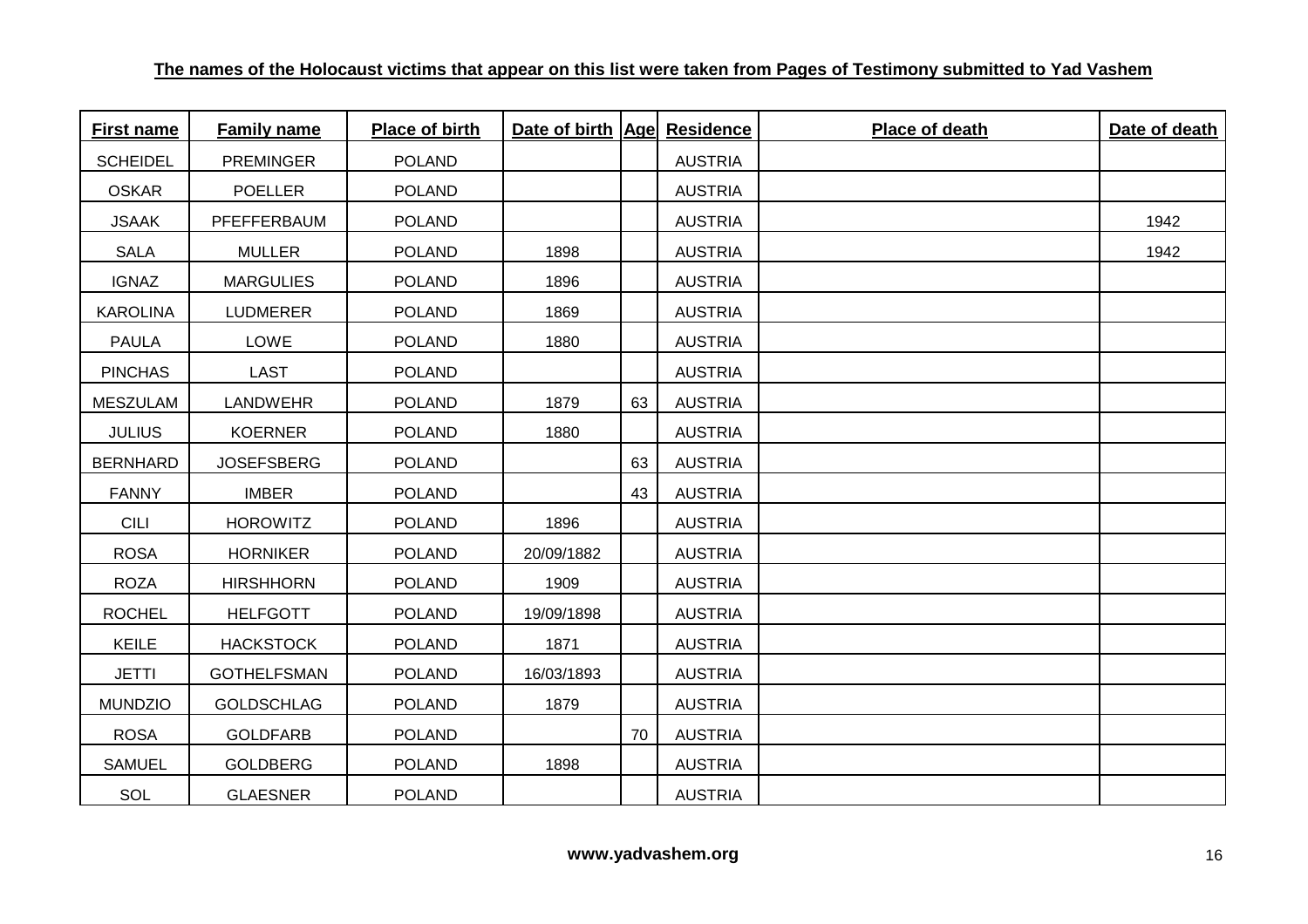| <b>First name</b> | <b>Family name</b>  | Place of birth | Date of birth   Age  Residence |    |                | Place of death | Date of death |
|-------------------|---------------------|----------------|--------------------------------|----|----------------|----------------|---------------|
| <b>CLOTHILDE</b>  | <b>GELLES</b>       | <b>POLAND</b>  |                                |    | <b>AUSTRIA</b> |                |               |
| <b>MORTKE</b>     | <b>GELB</b>         | <b>POLAND</b>  | 25/02/1870                     |    | <b>AUSTRIA</b> |                | 1942          |
| <b>ROZA</b>       | <b>FRISCHWASSER</b> | <b>POLAND</b>  | 1877                           |    | <b>AUSTRIA</b> |                |               |
| <b>BERNARD</b>    | <b>FRAGMAN</b>      | <b>POLAND</b>  | 1900                           |    | <b>AUSTRIA</b> |                |               |
| <b>EDUARD</b>     | <b>FORSCHER</b>     | <b>POLAND</b>  | 17/12/1876                     |    | <b>AUSTRIA</b> |                |               |
| <b>DORA</b>       | <b>FINKEL</b>       | <b>POLAND</b>  | 22/02/1898                     |    | <b>AUSTRIA</b> |                |               |
| <b>SOPHIE</b>     | <b>FEUER</b>        | <b>POLAND</b>  |                                | 50 | <b>AUSTRIA</b> |                |               |
| <b>RYFKA</b>      | <b>FEUCHTBAUM</b>   | <b>POLAND</b>  | 17/12/1892                     |    | <b>AUSTRIA</b> |                |               |
| <b>ITZIG</b>      | <b>EISENMASS</b>    | <b>POLAND</b>  | 1899                           |    | <b>AUSTRIA</b> |                |               |
| <b>SABINA</b>     | <b>EINHORN</b>      | <b>POLAND</b>  | 1916                           | 26 | <b>AUSTRIA</b> |                | 1942          |
| <b>JAKOW</b>      | <b>EICHENBAUM</b>   | <b>POLAND</b>  | 1916                           |    | <b>AUSTRIA</b> |                |               |
| <b>OSIAS</b>      | <b>DYM</b>          | <b>POLAND</b>  | 1893                           |    | <b>AUSTRIA</b> |                | 1942          |
| <b>ANNA</b>       | <b>BUTTERKLE</b>    | <b>POLAND</b>  | 31/05/1878                     |    | <b>AUSTRIA</b> |                |               |
| <b>JACOB</b>      | <b>BRUKARZ</b>      | <b>POLAND</b>  |                                |    | <b>AUSTRIA</b> |                |               |
| <b>ROZA</b>       | <b>BERNFELD</b>     | <b>POLAND</b>  | 1872                           | 70 | <b>AUSTRIA</b> |                |               |
| <b>RACHEL</b>     | <b>AVRAM</b>        | <b>POLAND</b>  | 09/1898                        |    | <b>AUSTRIA</b> |                | 1942          |
| <b>JOSEF</b>      | <b>ALTER</b>        | <b>POLAND</b>  | 16/08/1892                     |    | <b>AUSTRIA</b> |                |               |
| <b>LEO</b>        | ADLER               | <b>POLAND</b>  |                                |    | <b>AUSTRIA</b> |                |               |
| <b>HERMINA</b>    | <b>KOLB</b>         |                |                                |    | <b>AUSTRIA</b> |                |               |
| <b>KATERINA</b>   | <b>STERN</b>        | <b>HUNGARY</b> | 1892                           |    | <b>AUSTRIA</b> |                |               |
| <b>BERNHARD</b>   | <b>OBRENBREIT</b>   | <b>HUNGARY</b> | 01/02/1873                     |    | <b>AUSTRIA</b> |                |               |
| <b>SAROLTA</b>    | <b>KLINENBERG</b>   | <b>HUNGARY</b> |                                |    | <b>AUSTRIA</b> |                |               |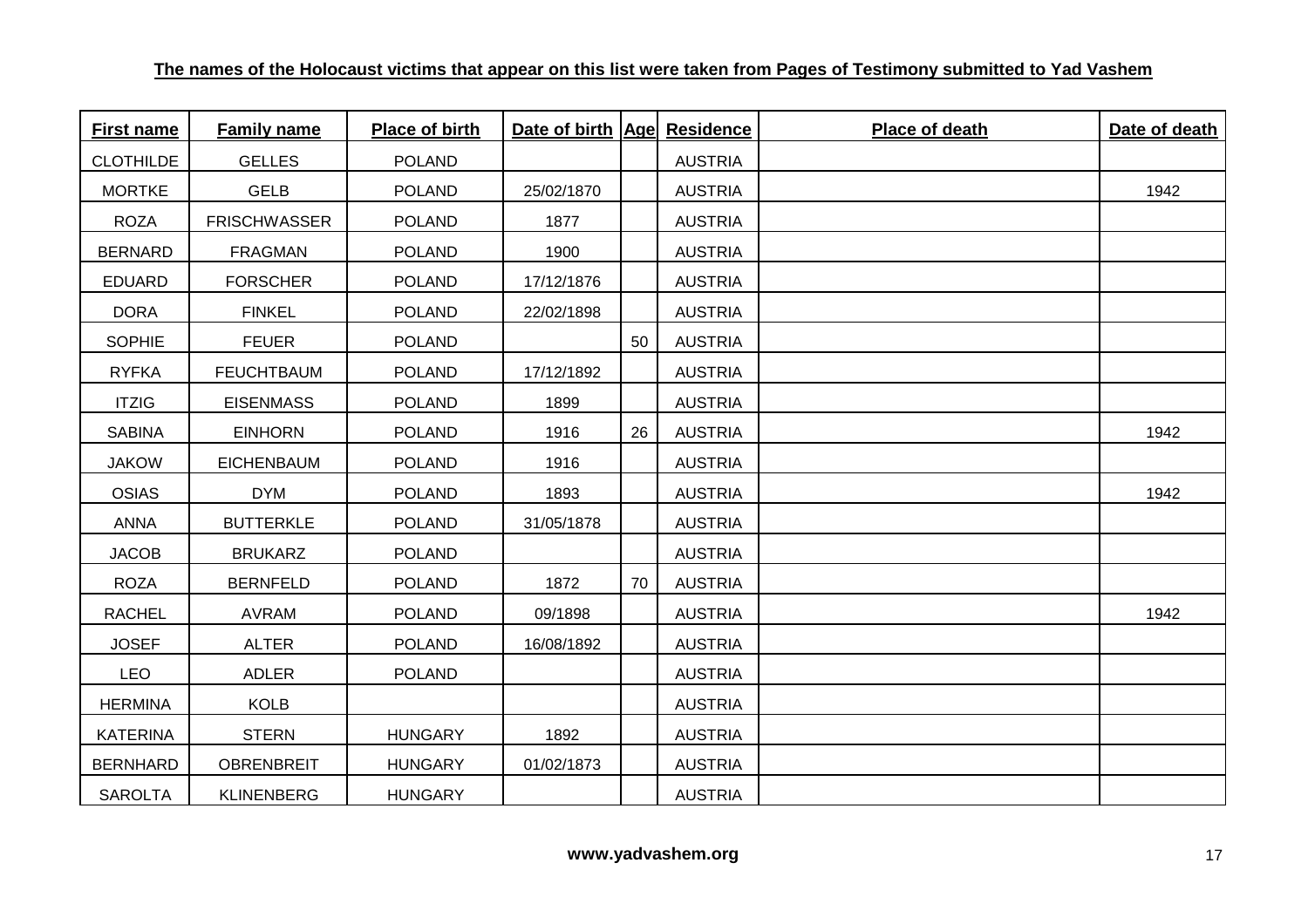| <b>First name</b> | <b>Family name</b>  | Place of birth        | Date of birth   Age  Residence |    |                | Place of death | Date of death |
|-------------------|---------------------|-----------------------|--------------------------------|----|----------------|----------------|---------------|
| <b>MARGARETE</b>  | <b>BRAUN</b>        | <b>HUNGARY</b>        | 1896                           |    | <b>AUSTRIA</b> |                | 1942          |
| <b>DAVID</b>      | <b>ALT</b>          | <b>HUNGARY</b>        | 10/10/1868                     | 76 | <b>AUSTRIA</b> |                | 1944          |
| <b>ROSA</b>       | <b>ERNST</b>        | <b>CZECHOSLOVAKIA</b> | 1884                           |    | <b>AUSTRIA</b> |                |               |
| <b>GOLDA</b>      | <b>RETTINGER</b>    | <b>GERMANY</b>        | 02/08/1879                     |    | <b>AUSTRIA</b> |                |               |
| <b>MANFRED</b>    | <b>REIS</b>         | <b>GERMANY</b>        | 1907                           |    | <b>AUSTRIA</b> |                |               |
| <b>GERTRUD</b>    | <b>POLLAK</b>       | <b>GERMANY</b>        | 04/09/1891                     |    | <b>AUSTRIA</b> |                | 1942          |
| <b>MAX</b>        | <b>KNOLL</b>        | <b>GERMANY</b>        | 1890                           |    | <b>AUSTRIA</b> |                | 1941          |
| <b>WALTER</b>     | <b>GUTTFELD</b>     | <b>GERMANY</b>        | 16/01/1904                     | 37 | <b>AUSTRIA</b> |                |               |
| <b>IRMA</b>       | <b>WINTER</b>       | <b>CZECHOSLOVAKIA</b> |                                | 0  | <b>AUSTRIA</b> |                |               |
| <b>ADOLF</b>      | <b>SINGER</b>       | <b>CZECHOSLOVAKIA</b> | 22/12/1890                     |    | <b>AUSTRIA</b> |                |               |
| <b>ILONA</b>      | <b>SCHOENFELD</b>   | <b>CZECHOSLOVAKIA</b> |                                |    | <b>AUSTRIA</b> |                |               |
| <b>LEO</b>        | <b>SCHEUER</b>      | <b>CZECHOSLOVAKIA</b> | 13/12/1976                     | 67 | <b>AUSTRIA</b> |                |               |
| <b>THERESA</b>    | <b>REACH</b>        | <b>CZECHOSLOVAKIA</b> |                                |    | <b>AUSTRIA</b> |                |               |
| <b>MAX</b>        | <b>LEIBOWITZ</b>    | <b>CZECHOSLOVAKIA</b> |                                | 55 | <b>AUSTRIA</b> |                |               |
| <b>ROSALIA</b>    | <b>LAUFER</b>       | <b>CZECHOSLOVAKIA</b> | 1863                           |    | <b>AUSTRIA</b> |                |               |
| <b>LINA</b>       | <b>KUERT</b>        | <b>CZECHOSLOVAKIA</b> | 15/12/1882                     |    | <b>AUSTRIA</b> |                |               |
| <b>KARL</b>       | <b>KOHN</b>         | <b>CZECHOSLOVAKIA</b> | 28/12/1871                     |    | <b>AUSTRIA</b> |                | 1942          |
| <b>SALOMON</b>    | <b>KNOEPFMACHER</b> | <b>CZECHOSLOVAKIA</b> |                                |    | <b>AUSTRIA</b> |                |               |
| <b>IZAK</b>       | <b>JAKAB</b>        | <b>CZECHOSLOVAKIA</b> |                                | 0  | <b>AUSTRIA</b> |                |               |
| <b>ADOLF</b>      | <b>HECHT</b>        | <b>CZECHOSLOVAKIA</b> | 12/09/1876                     |    | <b>AUSTRIA</b> |                |               |
| VALLY             | <b>HAMLISCH</b>     | <b>CZECHOSLOVAKIA</b> | 24/01/1902                     | 42 | <b>AUSTRIA</b> |                | 1944          |
| <b>HERMINE</b>    | <b>GROSSMANN</b>    | <b>CZECHOSLOVAKIA</b> | 24/03/1864                     |    | <b>AUSTRIA</b> |                | 1942          |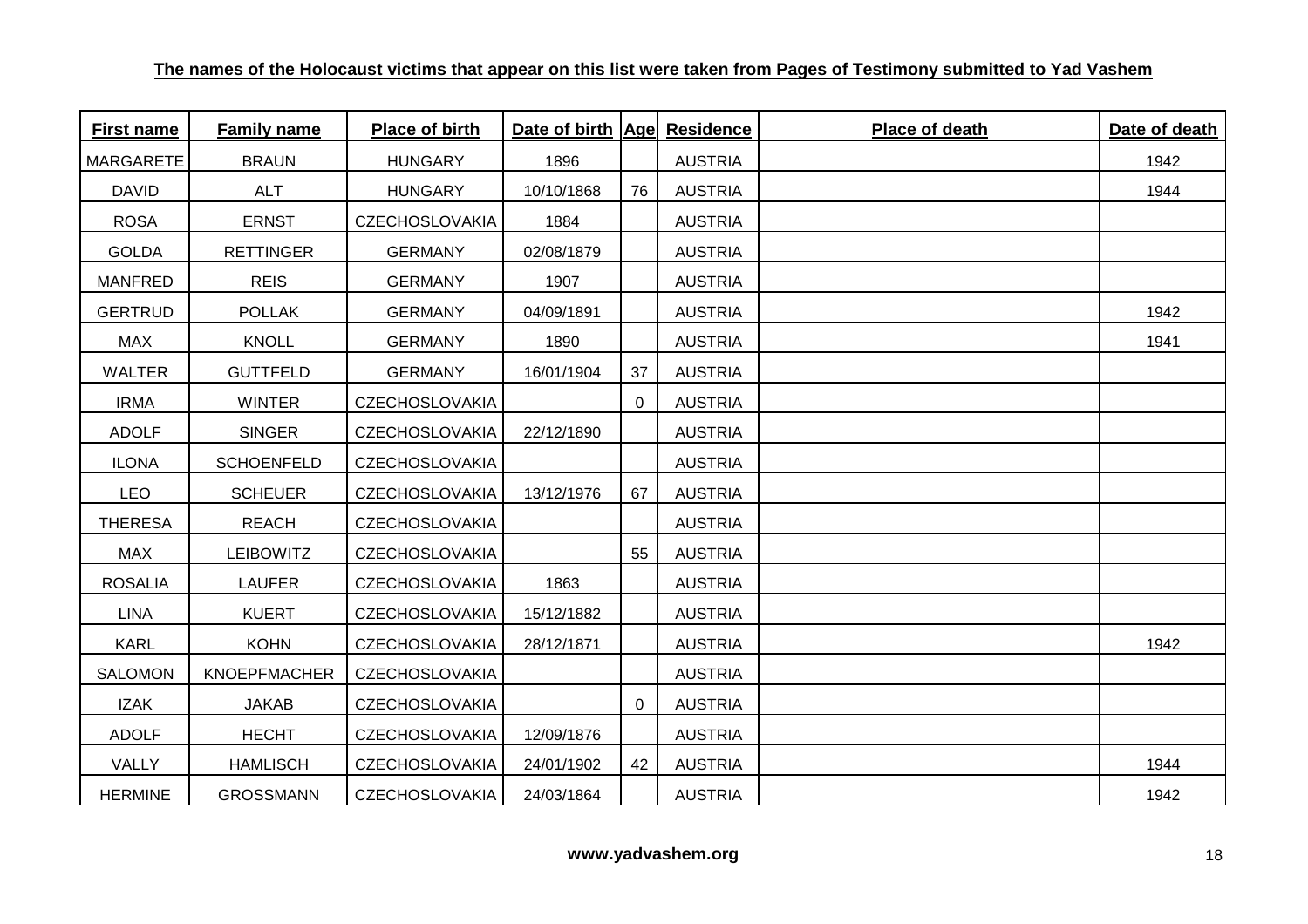| <b>First name</b> | <b>Family name</b> | Place of birth        | Date of birth   Age  Residence |             |                | Place of death | Date of death |
|-------------------|--------------------|-----------------------|--------------------------------|-------------|----------------|----------------|---------------|
| <b>RUDOLF</b>     | <b>FRIEDMANN</b>   | <b>CZECHOSLOVAKIA</b> | 01/01/1868                     |             | <b>AUSTRIA</b> |                |               |
| <b>HEDWIG</b>     | <b>FREUND</b>      | <b>CZECHOSLOVAKIA</b> | 12/02/1889                     |             | <b>AUSTRIA</b> |                | 1942          |
| <b>ADOLF</b>      | <b>EKSL</b>        | <b>CZECHOSLOVAKIA</b> |                                |             | <b>AUSTRIA</b> |                |               |
| <b>ROBERT</b>     | <b>DUSCHNITZ</b>   | <b>CZECHOSLOVAKIA</b> |                                | 0           | <b>AUSTRIA</b> |                |               |
| <b>FANNY</b>      | <b>DEUCHES</b>     | <b>CZECHOSLOVAKIA</b> | 12/09/1894                     |             | <b>AUSTRIA</b> |                |               |
| <b>ADOLF</b>      | <b>BOEHM</b>       | <b>CZECHOSLOVAKIA</b> | 20/10/1915                     |             | <b>AUSTRIA</b> |                |               |
| <b>SALI</b>       | <b>BERGER</b>      | <b>CZECHOSLOVAKIA</b> |                                | 65          | <b>AUSTRIA</b> |                |               |
| <b>WILLIAM</b>    | ADLER              | <b>CZECHOSLOVAKIA</b> |                                |             | <b>AUSTRIA</b> |                |               |
| <b>EMIL</b>       | <b>ZWICKER</b>     | <b>AUSTRIA</b>        | 26/03/1881                     |             | <b>AUSTRIA</b> |                | 1942          |
| <b>TRUDA</b>      | <b>WOLFRAM</b>     | <b>AUSTRIA</b>        | 1924                           | 21          | <b>AUSTRIA</b> |                |               |
| <b>EGON</b>       | WINTERBERG         | <b>AUSTRIA</b>        |                                |             | <b>AUSTRIA</b> |                |               |
| <b>JOSEF</b>      | WEISSMANN          | <b>AUSTRIA</b>        | 27/05/1911                     | $\mathbf 0$ | <b>AUSTRIA</b> |                |               |
| <b>IDA</b>        | <b>WEISS</b>       | <b>AUSTRIA</b>        | 12/08/1879                     |             | <b>AUSTRIA</b> |                |               |
| <b>ELISABETH</b>  | <b>WEINIGER</b>    | <b>AUSTRIA</b>        |                                | 70          | <b>AUSTRIA</b> |                |               |
| <b>OTTO</b>       | <b>WECHSLER</b>    | <b>AUSTRIA</b>        |                                |             | <b>AUSTRIA</b> |                |               |
| <b>MARIA</b>      | <b>TURNHEIM</b>    | <b>AUSTRIA</b>        | 1880                           |             | <b>AUSTRIA</b> |                |               |
| <b>SIMON</b>      | <b>TAUBER</b>      | <b>AUSTRIA</b>        | 1920                           |             | <b>AUSTRIA</b> |                |               |
| <b>PAULA</b>      | <b>TAUBER</b>      | <b>AUSTRIA</b>        | 22/11/1885                     |             | <b>AUSTRIA</b> |                |               |
| <b>MENDEL</b>     | TANZER             | <b>AUSTRIA</b>        | 1932                           |             | <b>AUSTRIA</b> |                |               |
| ALEXANDER         | <b>SVARTS</b>      | <b>AUSTRIA</b>        |                                |             | <b>AUSTRIA</b> |                |               |
| <b>FREDDIE</b>    | <b>STUBNITZER</b>  | <b>AUSTRIA</b>        | 1922                           |             | <b>AUSTRIA</b> |                | 1939          |
| <b>ALFRED</b>     | <b>STOER</b>       | <b>AUSTRIA</b>        | 18/02/1879                     |             | <b>AUSTRIA</b> |                |               |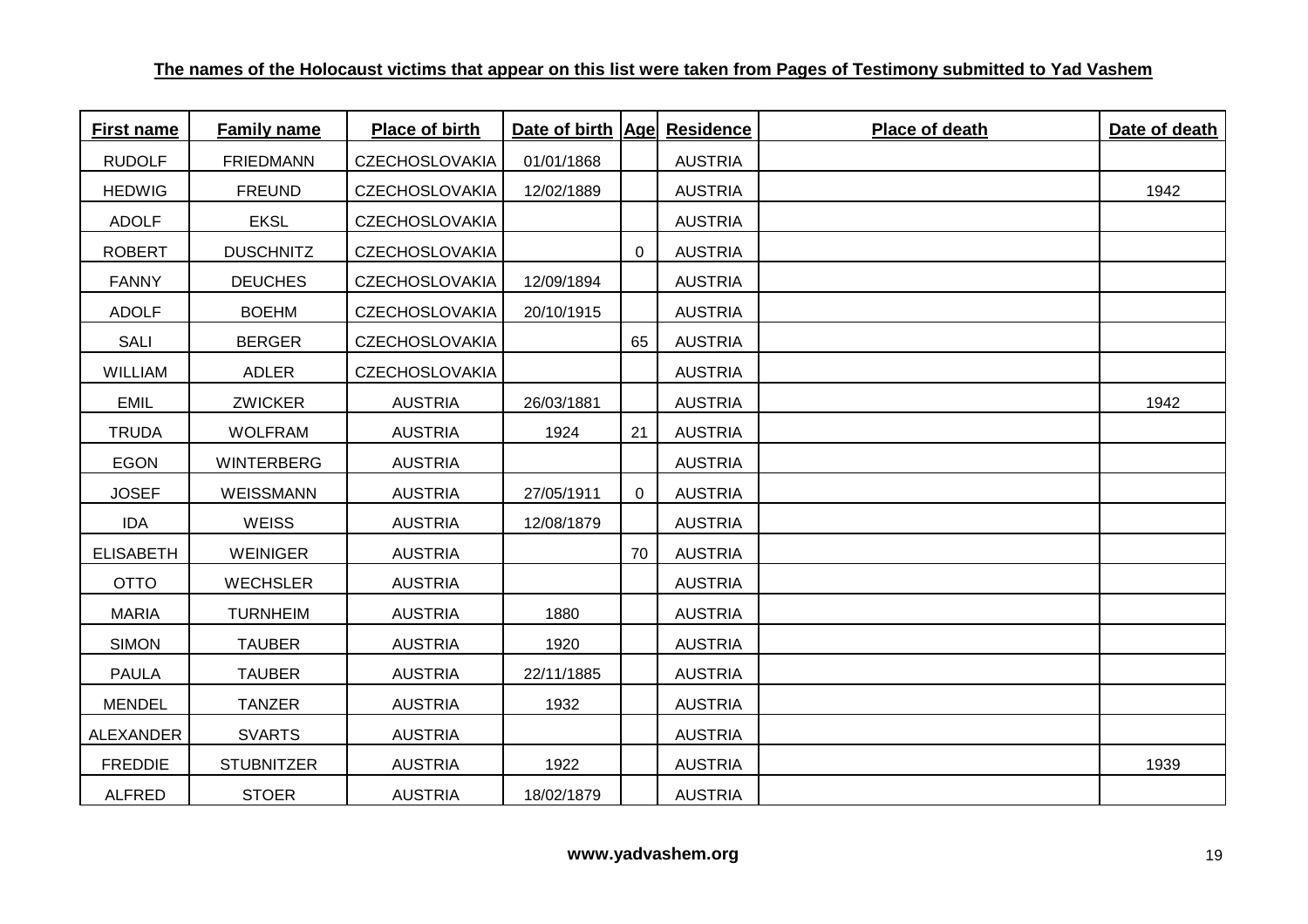| <b>First name</b> | <b>Family name</b> | Place of birth | Date of birth   Age  Residence |    |                | Place of death | Date of death |
|-------------------|--------------------|----------------|--------------------------------|----|----------------|----------------|---------------|
| <b>FRIEDA</b>     | <b>STERN</b>       | <b>AUSTRIA</b> | 28/01/1885                     | 57 | <b>AUSTRIA</b> |                |               |
| <b>JOHANNA</b>    | <b>SPITZER</b>     | <b>AUSTRIA</b> | 1888                           |    | <b>AUSTRIA</b> |                |               |
| <b>GRETTA</b>     | <b>SPERNIK</b>     | <b>AUSTRIA</b> |                                |    | <b>AUSTRIA</b> |                |               |
| <b>MARIETTA</b>   | <b>SKUTECKI</b>    | <b>AUSTRIA</b> |                                |    | <b>AUSTRIA</b> |                |               |
| <b>FRIDRICH</b>   | <b>SINGER</b>      | <b>AUSTRIA</b> |                                |    | <b>AUSTRIA</b> |                | 1941          |
| <b>ANTOINETTE</b> | SIMMELMANN         | <b>AUSTRIA</b> | 16/07/1906                     |    | <b>AUSTRIA</b> |                |               |
| <b>MARIANA</b>    | <b>SHIFFRES</b>    | <b>AUSTRIA</b> | 1912                           |    | <b>AUSTRIA</b> |                |               |
| <b>FERDINAND</b>  | <b>SHANKER</b>     | <b>AUSTRIA</b> | 1900                           | 45 | <b>AUSTRIA</b> |                | 1945          |
| <b>GERDA</b>      | <b>SEIDMANN</b>    | <b>AUSTRIA</b> | 15/01/1921                     |    | <b>AUSTRIA</b> |                |               |
| <b>DORA</b>       | <b>SCHWAM</b>      | <b>AUSTRIA</b> | 22/05/1929                     |    | <b>AUSTRIA</b> |                |               |
| <b>HILDA</b>      | <b>SCHONFELD</b>   | <b>AUSTRIA</b> |                                | 40 | <b>AUSTRIA</b> |                |               |
| <b>BERTHA</b>     | <b>SCHLOSSBERG</b> | <b>AUSTRIA</b> | 03/04/1879                     |    | <b>AUSTRIA</b> |                | 1942          |
| <b>BERTHA</b>     | <b>SCHICK</b>      | <b>AUSTRIA</b> | 20/11/1859                     |    | <b>AUSTRIA</b> |                | 1943          |
| <b>FRANZISKA</b>  | <b>ROTSCHENKER</b> | <b>AUSTRIA</b> | 23/08/1887                     |    | <b>AUSTRIA</b> |                | 1942          |
| <b>TRUDE</b>      | <b>ROBITSCHEK</b>  | <b>AUSTRIA</b> | 1905                           |    | <b>AUSTRIA</b> |                |               |
| <b>GISELLA</b>    | <b>RIND</b>        | <b>AUSTRIA</b> | 22/02/1874                     |    | <b>AUSTRIA</b> |                |               |
| <b>RUDOLF</b>     | <b>RAUBITSCHEK</b> | <b>AUSTRIA</b> |                                |    | <b>AUSTRIA</b> |                |               |
| <b>KARL</b>       | <b>PORIS</b>       | <b>AUSTRIA</b> | 27/07/1886                     |    | <b>AUSTRIA</b> |                |               |
| <b>FRIEDERIKE</b> | <b>NEUMARK</b>     | <b>AUSTRIA</b> | 10/02/1883                     |    | <b>AUSTRIA</b> |                |               |
| <b>ERICH</b>      | <b>NEISS</b>       | <b>AUSTRIA</b> |                                |    | <b>AUSTRIA</b> |                |               |
| <b>ARNOLD</b>     | <b>MUELLER</b>     | <b>AUSTRIA</b> | 1885                           |    | <b>AUSTRIA</b> |                |               |
| <b>SAMUEL</b>     | <b>MORGENSTERN</b> | <b>AUSTRIA</b> |                                | 68 | <b>AUSTRIA</b> |                |               |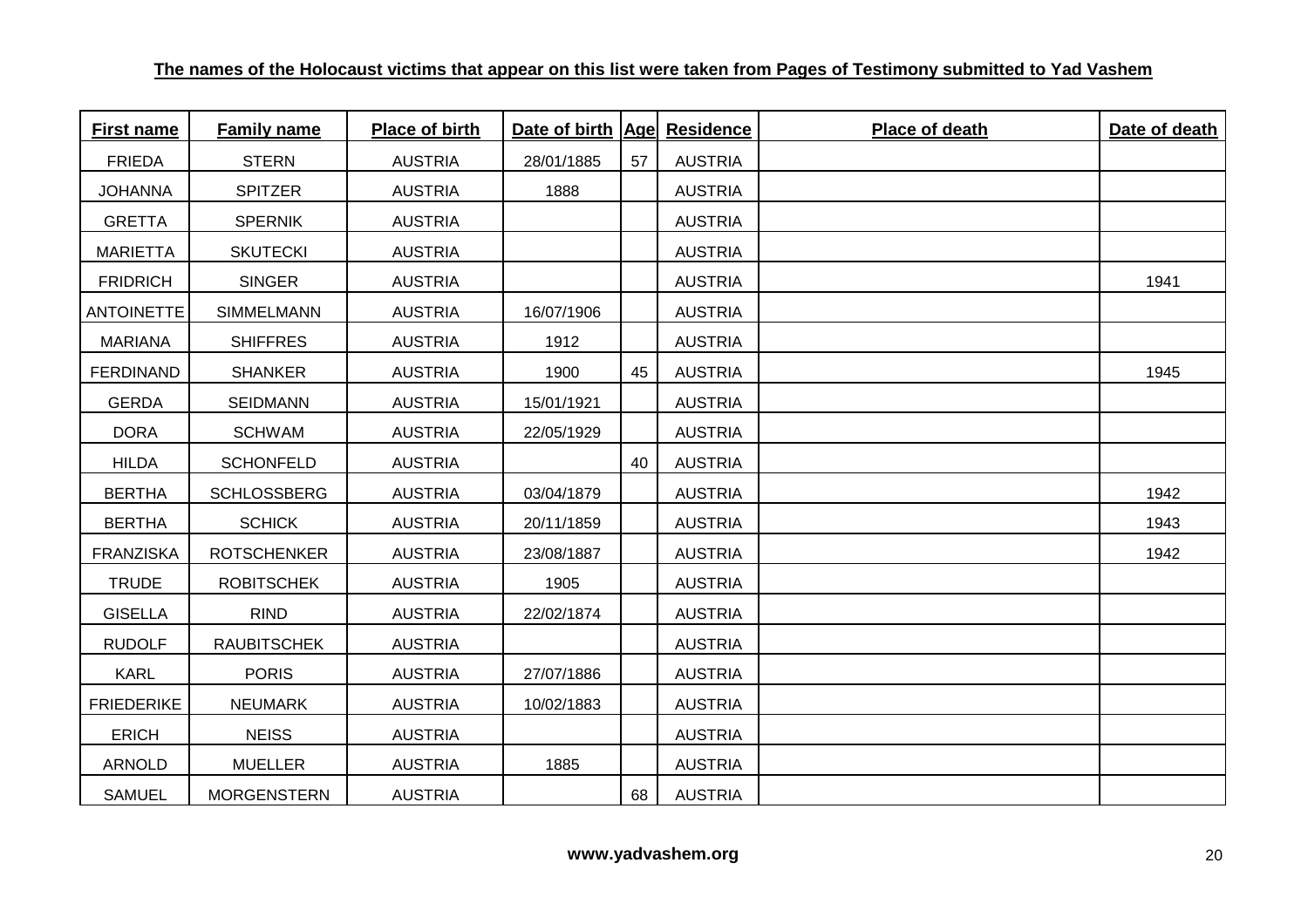| First name      | <b>Family name</b> | Place of birth | Date of birth   Age  Residence |    |                | Place of death | Date of death |
|-----------------|--------------------|----------------|--------------------------------|----|----------------|----------------|---------------|
| <b>BERNHARD</b> | <b>MODERN</b>      | <b>AUSTRIA</b> | 1877                           |    | <b>AUSTRIA</b> |                | 1941          |
| <b>ALFRED</b>   | <b>MANDL</b>       | <b>AUSTRIA</b> | 1876                           |    | <b>AUSTRIA</b> |                |               |
| <b>FELIX</b>    | <b>MANDEL</b>      | <b>AUSTRIA</b> |                                |    | <b>AUSTRIA</b> |                | 1940          |
| <b>MARIA</b>    | LEVY               | <b>AUSTRIA</b> | 30/12/1880                     |    | <b>AUSTRIA</b> |                |               |
| <b>ANNA</b>     | <b>KURZ</b>        | <b>AUSTRIA</b> |                                |    | <b>AUSTRIA</b> |                | 1942          |
| <b>RICHARD</b>  | <b>KULKA</b>       | <b>AUSTRIA</b> |                                |    | <b>AUSTRIA</b> |                |               |
| <b>HANS</b>     | <b>KRAMR</b>       | <b>AUSTRIA</b> | 1913                           |    | <b>AUSTRIA</b> |                |               |
| <b>ALFRED</b>   | <b>KOHN</b>        | <b>AUSTRIA</b> | 30/11/1915                     |    | <b>AUSTRIA</b> |                |               |
| <b>JOSEF</b>    | <b>KOENIG</b>      | <b>AUSTRIA</b> | 22/01/1886                     | 56 | <b>AUSTRIA</b> |                | 1942          |
| <b>BETTINA</b>  | <b>KLEIN</b>       | <b>AUSTRIA</b> | 10/12/1892                     |    | <b>AUSTRIA</b> |                |               |
| <b>LEOPOLD</b>  | KIRSCHENBAUM       | <b>AUSTRIA</b> | 1903                           |    | <b>AUSTRIA</b> |                | 1941          |
| <b>SIDONIA</b>  | <b>KATZ</b>        | <b>AUSTRIA</b> | 1889                           |    | <b>AUSTRIA</b> |                |               |
| <b>ADELA</b>    | <b>KATHEIN</b>     | <b>AUSTRIA</b> |                                |    | <b>AUSTRIA</b> |                |               |
| <b>MOSES</b>    | <b>KARP</b>        | <b>AUSTRIA</b> | 14/01/1906                     |    | <b>AUSTRIA</b> |                |               |
| <b>EMIL</b>     | <b>KAPLAN</b>      | <b>AUSTRIA</b> | 22/04/1897                     |    | <b>AUSTRIA</b> |                |               |
| <b>GUSTAV</b>   | <b>KALMAR</b>      | <b>AUSTRIA</b> | 20/11/1881                     |    | <b>AUSTRIA</b> |                | 1942          |
| <b>BERTA</b>    | <b>KALKSTEIN</b>   | <b>AUSTRIA</b> |                                |    | <b>AUSTRIA</b> |                |               |
| <b>ANDOR</b>    | <b>JHIRSHLER</b>   | <b>AUSTRIA</b> | 1914                           |    | <b>AUSTRIA</b> |                |               |
| <b>OSKAR</b>    | <b>HOFSTADTER</b>  | <b>AUSTRIA</b> | 08/11/1885                     |    | <b>AUSTRIA</b> |                |               |
| <b>KARL</b>     | <b>HERZ</b>        | <b>AUSTRIA</b> | 1902                           |    | <b>AUSTRIA</b> |                |               |
| <b>HANI</b>     | <b>HELMER</b>      | <b>AUSTRIA</b> |                                |    | <b>AUSTRIA</b> |                |               |
| WALTER          | <b>HELLER</b>      | <b>AUSTRIA</b> |                                |    | <b>AUSTRIA</b> |                |               |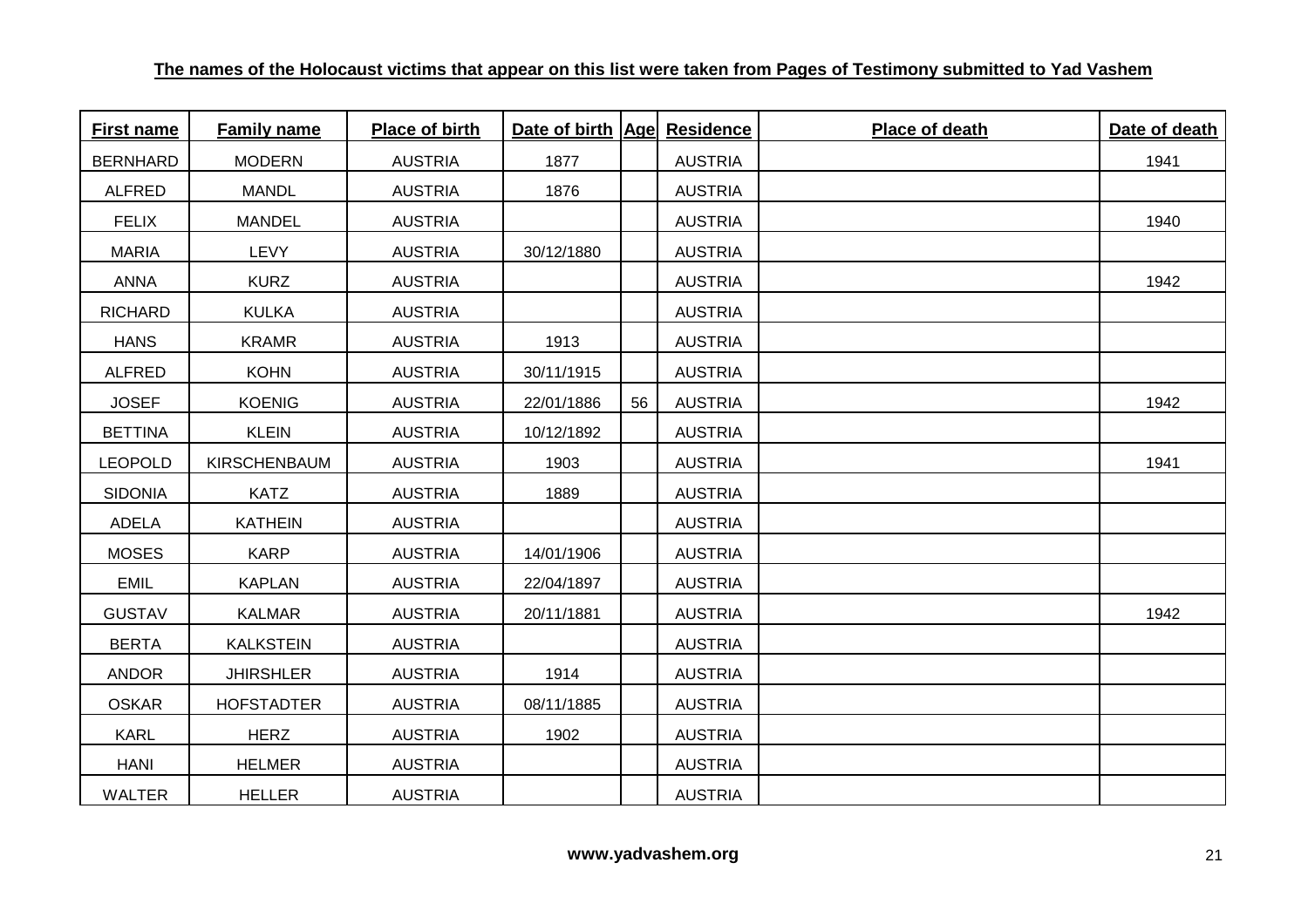| <b>First name</b> | <b>Family name</b> | Place of birth | Date of birth   Age  Residence |    |                | Place of death | Date of death |
|-------------------|--------------------|----------------|--------------------------------|----|----------------|----------------|---------------|
| <b>NETTI</b>      | <b>HEBENSTREIT</b> | <b>AUSTRIA</b> | 13/02/1894                     |    | <b>AUSTRIA</b> |                |               |
| <b>YULIUS</b>     | <b>HAKER</b>       | <b>AUSTRIA</b> | 1886                           |    | <b>AUSTRIA</b> |                |               |
| <b>FRED</b>       | <b>HABERFELD</b>   | <b>AUSTRIA</b> | 12/12/1929                     |    | <b>AUSTRIA</b> |                |               |
| <b>HERMANN</b>    | <b>GROSS</b>       | <b>AUSTRIA</b> |                                |    | <b>AUSTRIA</b> |                |               |
| <b>RISA</b>       | <b>GOLDNER</b>     | <b>AUSTRIA</b> | 15/07/1890                     |    | <b>AUSTRIA</b> |                |               |
| <b>MALVINE</b>    | <b>GABEL</b>       | <b>AUSTRIA</b> | 19/10/1897                     |    | <b>AUSTRIA</b> |                |               |
| <b>ROSA</b>       | <b>FRYDMANN</b>    | <b>AUSTRIA</b> | 1905                           | 37 | <b>AUSTRIA</b> |                |               |
| <b>PAUL</b>       | <b>FRIED</b>       | <b>AUSTRIA</b> |                                |    | <b>AUSTRIA</b> |                |               |
| <b>HEINE</b>      | <b>FREIBERGER</b>  | <b>AUSTRIA</b> |                                | 36 | <b>AUSTRIA</b> |                |               |
| <b>REGINA</b>     | <b>FISLER</b>      | <b>AUSTRIA</b> | 1882                           |    | <b>AUSTRIA</b> |                |               |
| <b>LUDMILLA</b>   | <b>FISCHER</b>     | <b>AUSTRIA</b> |                                |    | <b>AUSTRIA</b> |                |               |
| <b>HEINZ</b>      | <b>FISCHER</b>     | <b>AUSTRIA</b> | 1931                           |    | <b>AUSTRIA</b> |                |               |
| <b>ERICA</b>      | <b>FISCHBACH</b>   | <b>AUSTRIA</b> | 18/05/1933                     |    | <b>AUSTRIA</b> |                |               |
| <b>JANKELE</b>    | <b>FEINTUCH</b>    | <b>AUSTRIA</b> | 1930                           |    | <b>AUSTRIA</b> |                |               |
| <b>ZIGFRIED</b>   | <b>FEDRIEDT</b>    | <b>AUSTRIA</b> | 1877                           |    | <b>AUSTRIA</b> |                |               |
| <b>RUDOLF</b>     | <b>ERANT</b>       | <b>AUSTRIA</b> |                                |    | <b>AUSTRIA</b> |                |               |
| <b>FRITZ</b>      | <b>ENGLENDER</b>   | <b>AUSTRIA</b> |                                | 50 | <b>AUSTRIA</b> |                |               |
| <b>YULIUS</b>     | <b>EDELSTEIN</b>   | <b>AUSTRIA</b> | 01/10/1924                     |    | <b>AUSTRIA</b> |                |               |
| <b>ALEXANDER</b>  | <b>DYM</b>         | <b>AUSTRIA</b> | 1920                           |    | <b>AUSTRIA</b> |                | 1942          |
| <b>LUDWIG</b>     | <b>DEUTSCH</b>     | <b>AUSTRIA</b> | 21/08/1879                     |    | <b>AUSTRIA</b> |                |               |
| <b>FRANCISCA</b>  | <b>BURG</b>        | <b>AUSTRIA</b> |                                |    | <b>AUSTRIA</b> |                |               |
| <b>MORITZ</b>     | <b>BRUECKNER</b>   | <b>AUSTRIA</b> | 07/11/1883                     |    | <b>AUSTRIA</b> |                |               |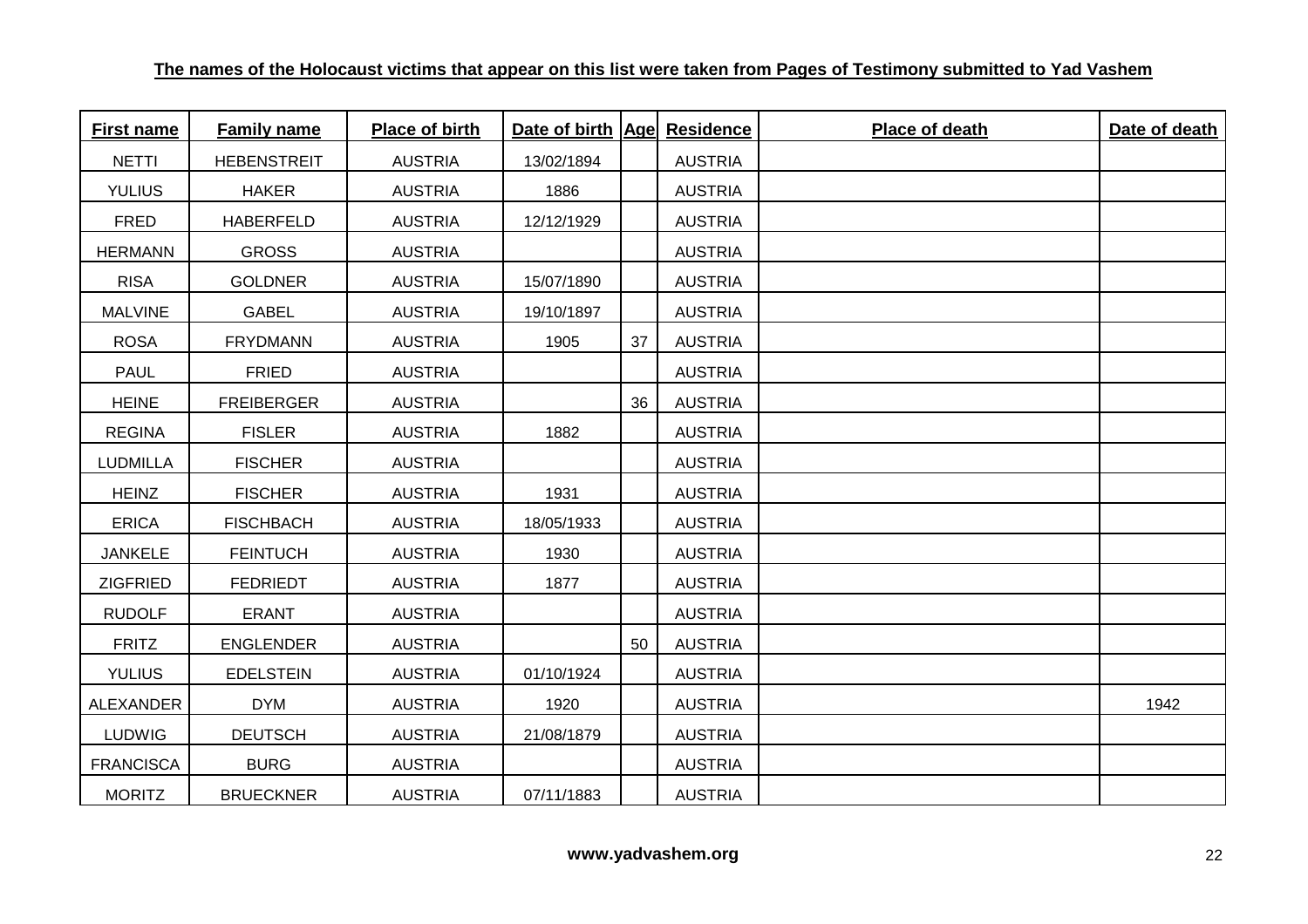| <b>First name</b> | <b>Family name</b> | Place of birth | Date of birth   Age  Residence |    |                | Place of death | Date of death |
|-------------------|--------------------|----------------|--------------------------------|----|----------------|----------------|---------------|
| <b>MIRIAM</b>     | <b>BRODETZKY</b>   | <b>AUSTRIA</b> | 15/07/1877                     |    | <b>AUSTRIA</b> |                |               |
| FRANZ             | <b>BRETHOLZ</b>    | <b>AUSTRIA</b> | 22/04/1879                     |    | <b>AUSTRIA</b> |                |               |
| <b>AMALIA</b>     | <b>BRAND</b>       | <b>AUSTRIA</b> | 23/06/1919                     |    | <b>AUSTRIA</b> |                |               |
| <b>MIZZI</b>      | <b>BOMSE</b>       | <b>AUSTRIA</b> |                                |    | <b>AUSTRIA</b> |                | 1942          |
| <b>JOSEF</b>      | <b>BLUM</b>        | <b>AUSTRIA</b> |                                |    | <b>AUSTRIA</b> |                |               |
| <b>OLGA</b>       | <b>BLAM</b>        | <b>AUSTRIA</b> |                                |    | <b>AUSTRIA</b> |                |               |
| <b>ELIZA</b>      | <b>BIRGHER</b>     | <b>AUSTRIA</b> |                                |    | <b>AUSTRIA</b> |                |               |
| <b>REGINA</b>     | <b>BIKELS</b>      | <b>AUSTRIA</b> |                                | 25 | <b>AUSTRIA</b> |                |               |
| <b>GERHAD</b>     | <b>BEKER</b>       | <b>AUSTRIA</b> | 1916                           |    | <b>AUSTRIA</b> |                |               |
| <b>MORITZ</b>     | <b>BACK</b>        | <b>AUSTRIA</b> | 08/09/1880                     |    | <b>AUSTRIA</b> |                |               |
| <b>SAMUEL</b>     | <b>ASCHKENASY</b>  | <b>AUSTRIA</b> | 02/08/1874                     |    | <b>AUSTRIA</b> |                |               |
| ADUARD            | <b>APTOWITZER</b>  | <b>AUSTRIA</b> | 01/06/1904                     |    | <b>AUSTRIA</b> |                |               |
| <b>MAX</b>        | <b>ZIMMER</b>      |                | 1894                           |    | <b>AUSTRIA</b> |                |               |
| <b>ADOLF</b>      | WEISZ              |                | 30/06/1881                     | 62 | <b>AUSTRIA</b> |                | 1943          |
| <b>HELLA</b>      | <b>SEHTER</b>      |                | 1888                           |    | <b>AUSTRIA</b> |                |               |
| <b>ZIPRE</b>      | <b>ROSENKRANZ</b>  |                | 15/01/1873                     |    | <b>AUSTRIA</b> |                |               |
| <b>GEZA</b>       | <b>KNAPP</b>       |                | 1868                           |    | <b>AUSTRIA</b> |                |               |
| <b>HERSCH</b>     | <b>KANNER</b>      |                | 04/1890                        |    | <b>AUSTRIA</b> |                |               |
| <b>GITEL</b>      | <b>GRUBER</b>      |                |                                |    | <b>AUSTRIA</b> |                |               |
| <b>GUSTAV</b>     | <b>BERGER</b>      |                | 1883                           |    | <b>AUSTRIA</b> |                |               |
| <b>ERNA</b>       | <b>BASS</b>        |                | 14/03/1900                     |    | <b>AUSTRIA</b> |                |               |
| <b>SALO</b>       | <b>SCHWARZ</b>     |                | 1895                           |    | <b>AUSTRIA</b> |                |               |